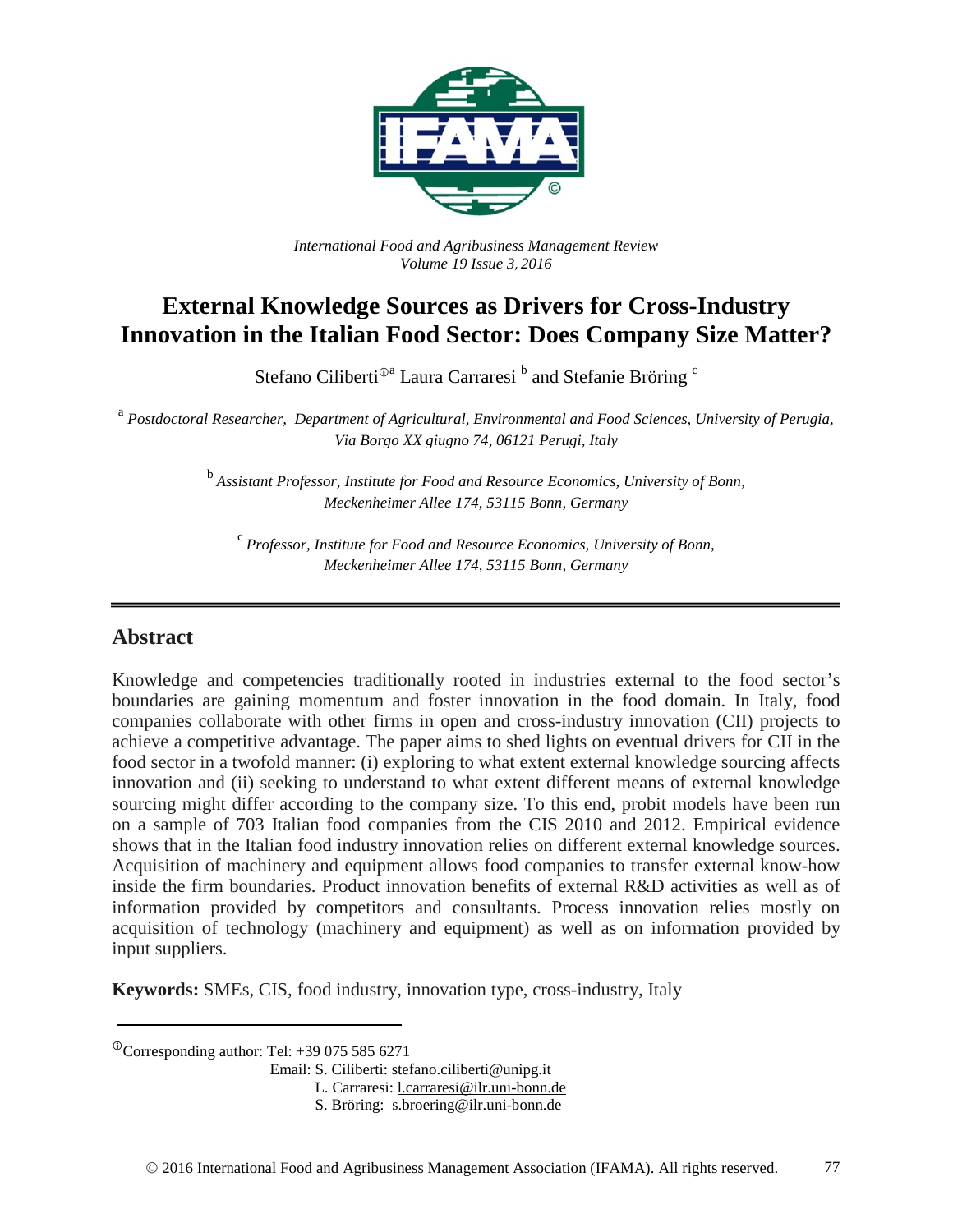# **Introduction**

Small and Medium-sized enterprises (SMEs) build the backbone of the European food sector, with a turnover of 528 billion  $\epsilon$  (49.6% of European food turnover) and 2.9 million employees (63.3% of European food employment) (FoodDrinkEurope 2015). Despite its strength and robustness, the food sector is currently facing several opportunities and threats that affect the competitive performance of firms (Carraresi and Banterle, 2015), like, for example, decreasing transportation costs, trade flow liberalization and increasing raw material price volatility (European Commission 2009). Moreover, as a recent study of Nestlé<sup>[1](#page-1-0)</sup> illustrates, there is a growing share of consumers, which seek health-promoting or more sustainable foods which allow for market growth and successful product differentiation, hence, above average returns. Nevertheless, new food technologies, like Pulsed-Electric fields or High Pressure Processing, allow for safer and more efficient food production, which requires larger up-front investments SMEs most likely cannot afford. Indeed, food SMEs have both a lower market and bargaining power than large companies, respectively in horizontal and in vertical markets (European Commission 2009). Solutions to increase SME competitiveness may include major investments into their innovation activity, which is essential for their whole business performance (Tepic et al. 2014). Nonetheless, SMEs often lack resources and qualified personnel for R&D and are usually relatively traditional with limited capabilities for exploring new technologies and areas of consumption (Banterle et al. 2011; Dries et al. 2014). These elements constitute barriers that hamper food SMEs from innovating and being competitive.

However, a means to foster their innovation capacity and to shorten the time to market is to collaborate with other companies through an "open innovation" approach based on knowledge and resource sharing (Chesbrough 2006; Dahlander and Gann 2010; Tepic et al. 2014). Indeed, according to market changes, innovation is currently shifting from closed firm-level patterns to collaborative and open-mode ones (Granieri and Renda 2012). For example, the level of interaction of different members of the supply chain is increasing by making use of an integrated model of innovation based on cooperation along the chain to overcome knowledge and competence gaps during the innovation process (Menrad 2004; Lew and Sinkovics 2013).

Moreover, beyond chain collaboration, knowledge, competencies and entire technology platforms traditionally rooted in industries external to the food sector's boundaries are increasingly becoming important and foster innovation in the food domain. Thus, **cross-industry innovation** (CII), defined as "the application of established knowledge or technologies of partners from outside a firm's own value chain" which "provides a specific inter-organizational setting in which to pursue exploratory innovation" (Enkel and Heil 2014, 243), can be observed in different convergence settings where the food industry is involved in, e.g. nutraceuticals at the border of foods and drugs (Bröring 2010) or with the bioenergy sector (Golembiewski et al. 2015). Consequently, in order to create innovative technological solutions, food companies seem to increasingly depend on knowledge coming from outside their own domain (Malerba 2002; Eckhardt and Shane 2003; Robertson and Patel 2007; Di Stefano et al. 2012; Costa et al. 2015; Dingler and Enkel 2016). However, since innovation patterns and technological change make sectors different according to the essence of the dominant technology, innovation paths result to

<span id="page-1-0"></span> <sup>1</sup> http://www.nestle.de/zukunftsstudie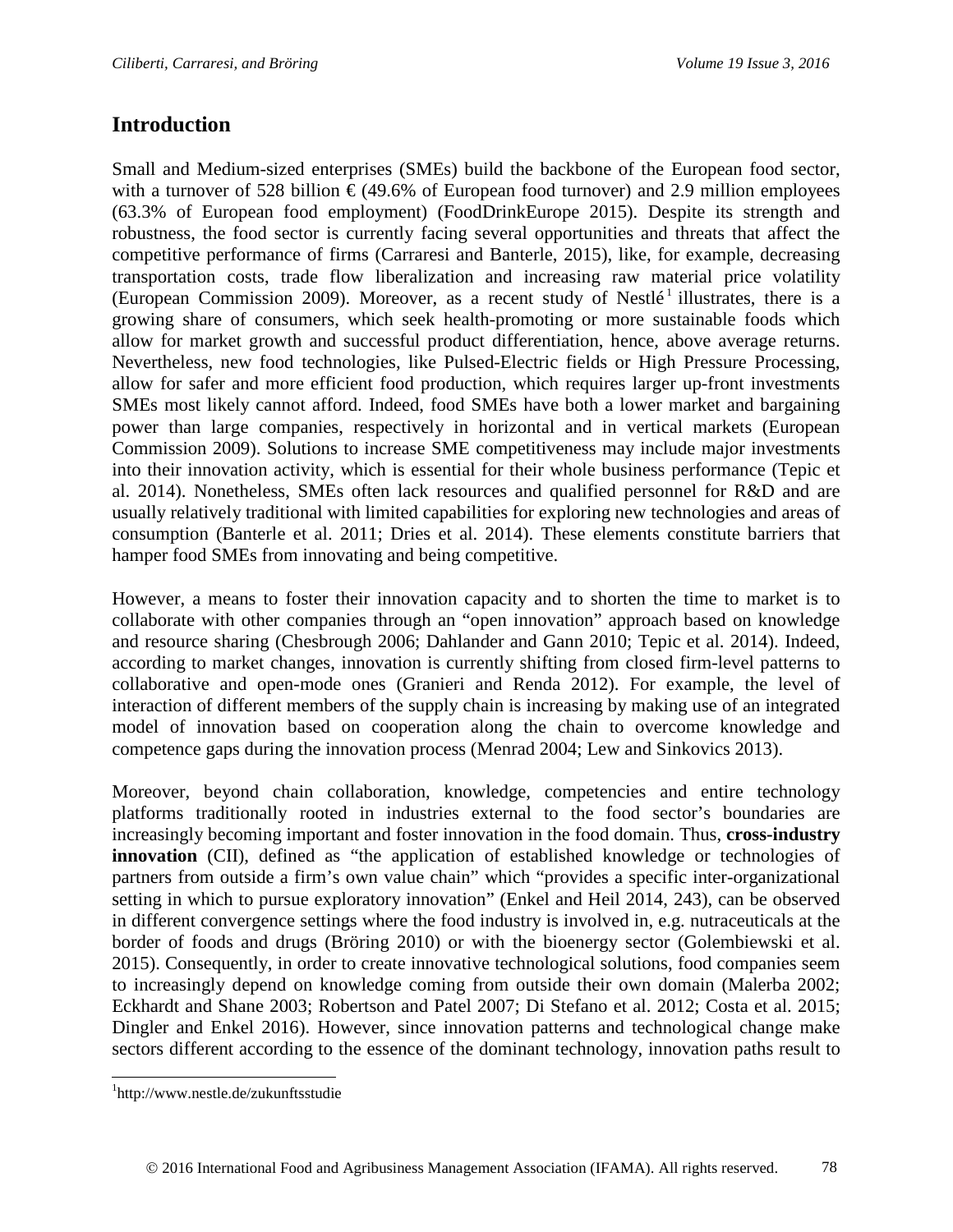be very sector-specific (Malerba 2004). Thus, a firm able to combine its internal know-how with external knowledge (Kogut and Zander 1992) traditionally belonging to different sectors (Bierly and Chakrabarti 1999) is more encouraged to implement innovation. That explains why the notion of CII is getting momentum in both academia and industry. CII represents a way through which firms can acquire external knowledge in their own organization impacting positively on their innovation activity (Cohen and Levinthal 1990; Enkel and Gassmann 2010; Lew and Sinkovics 2013; Enkel and Bader 2015; Dingler and Enkel 2016). Furthermore, this activity can benefit from resource complementarity of the different sectors involved (Lew and Sinkovics 2013). That is, the more the sectors are different in terms of resources and competencies the more they are pushed to interact with each other and to bring together different knowledge areas, in order to enhance the opportunities for innovation (Gassman and Zeschy 2008; Enkel and Gassmann 2010; Enkel and Bader 2015). Resource complementarity is a relevant issue also in fostering collaboration processes between small and large companies when it comes to pursuit innovation (Harrison et al. 2001; King et al. 2003). Finally, "complementary resources between firms will often motivate vertical alliances, where firm operations emphasize different stages of the value chain and, as such, exhibit resource profile differences" (King et al. 2003, 597).

# **Study Domain and Research Questions**

Given this background, the capability of firms to acquire and internalize external knowledge can build the basis for engaging in CII; namely, innovation might be affected by collaboration and information stemming from other industries. The increasing importance of knowledge coming from outside the own sector gets also confirmed by Capitanio et al. (2010) who states that this holds true for Italy as well. Here, innovation is considered as strategic for the companies to face growing competition from emerging countries and the large market penetration potential from other developed countries. Furthermore, the Italian food industry is also increasingly depending on new technologies developed outside the food industry (Capitanio et al. 2009 and 2010). Indeed, even though engaging in a systematic literature review is not in the focus of the paper, we have tried a rough publication research within Web of Science in order to filter the results dealing with CII in the food domain. The database gave us back only one article where crossindustry is seen as an area of development of an adaptive extension platform for the Australian and New Zealand dairy sectors (Murphy et al. 2013). This does not mean that the topic is not debated in the scientific literature, but rather that it still does not exist as an acknowledged empirical framework of CII applied to the food industry. Articles analyzing this issue in the food sector are using several terms to define innovation across different industries, but rarely they refer to CII.

Moreover, the Italian food industry, likewise the entire EU sector, is also dominated by SMEs, which can collaborate (rather than compete) with other firms in open and CII projects by sharing capabilities and knowledge, leading to potential growth (Fukugawa 2006; van de Vrande et al. 2009). Nevertheless, despite their huge contribution to the food industry, SMEs have received much less attention in the academic innovation management literature than large companies (Saguy and Sirotinskaya 2014).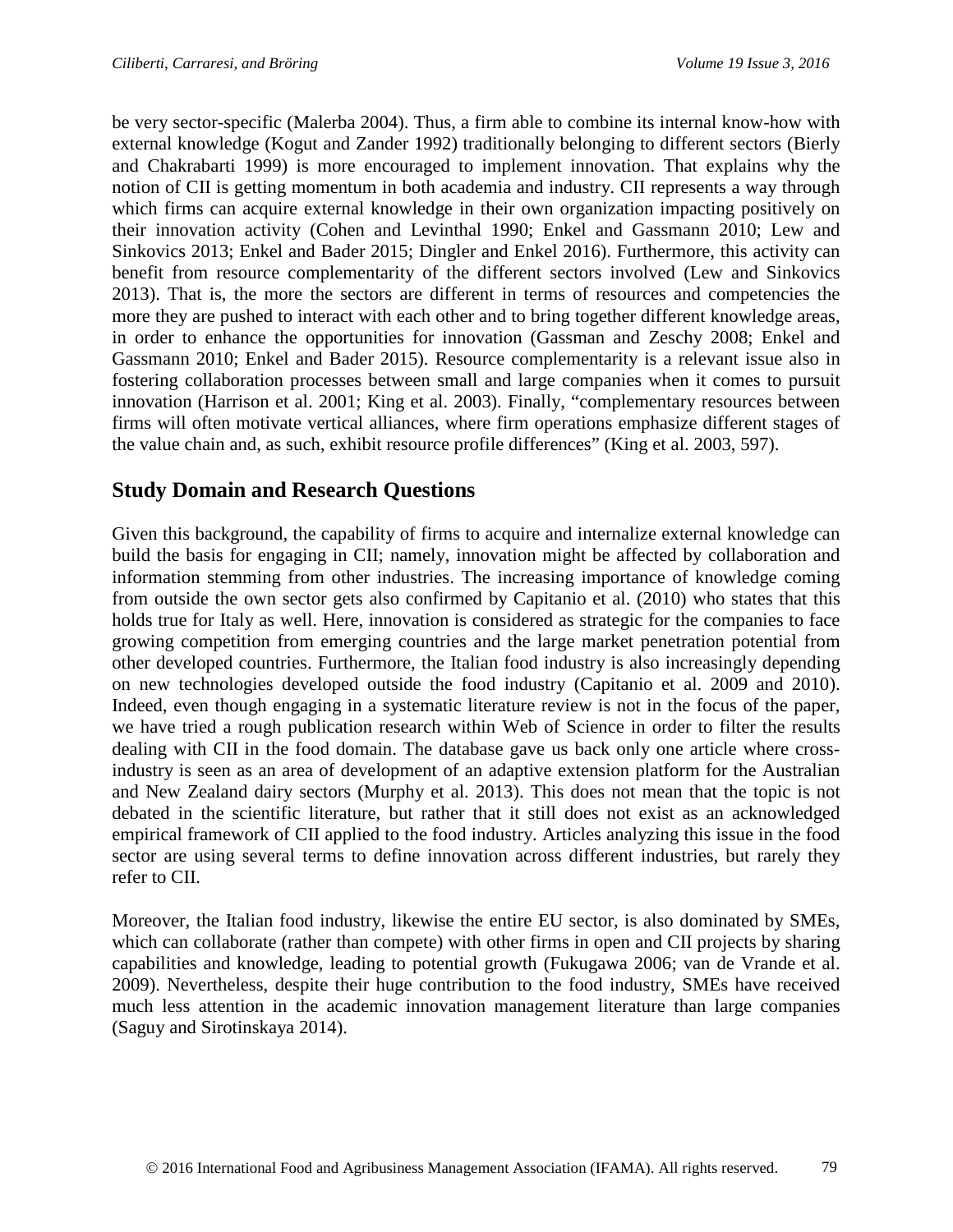Against this backdrop, the paper seeks to contribute to the notion of CII in the food sector in a twofold manner. First, we explore to what extent external knowledge sourcing, which builds the basis for engaging in CII, affects innovation. This motivates:

*Research Question 1–What is the impact of different means of external knowledge sourcing (building the basis for CII) on product and process innovation?*

Second, this paper seeks to understand to what extent different means of external knowledge sourcing might differ according to the company size. Indeed, small and large firms are recognized as being different in their innovation behavior, especially due to the pivotal role of technological innovation to achieve a competitive advantage in many sectors (Hamilton 1985) and to the consequent need for companies to somehow face their differences in resource endowments and capabilities (King et al. 2003). Diversity among company sizes concerning innovation has been highlighted by several authors in the past (King et al. 2003). Both small and large firms can have an advantage in innovation, but it has different sources: normally, small firms can generate outstanding inventions and product innovations (but often are limited in resources to exploit them), whereas large companies are better in processing, demonstrating that both can complement each other to enhance innovation (King et al. 2003). The resource complementarity leads to cooperation as both small and large companies perceive it and try to cooperate in order to acquire the missing knowledge. This phenomenon has been explored in the past by Acs and Audretsch (1988) and is also part of the acknowledged theoretical approach of "relational view" (Dyer and Singh 1998). Nevertheless, almost no studies in the literature investigate what is happening in the food sector, concerning the effect of knowledge sourcing on innovation and its role in promoting CII. Thus, here, we are interested to elucidate the particularities of SMEs vs. large enterprises in the food sector, which lead us to:

*Research Question 2–Do means of external knowledge sourcing (the basis for CII) differently affect innovation according to company size?* 

To answer these questions, Italy has been taken as a case study, as the structural organization of its food industry reflects the European one, with a preponderance of SMEs (ISTAT 2011). Company data coming from the Community Innovation Survey (CIS) 2010 and 2012 are used to carry out a firm size comparison relatively to different external knowledge sourcing and innovation.

The remainder of the paper is organized as follows: in the next section, we provide a conceptual framework on external knowledge sourcing, supported by the literature review, which helps the reader to understand its relationship with innovation and its role as a probable precursor for CII. Then, in the methodology, we provide an exhaustive explanation concerning the data, the variables, their measures, and the model used. The estimation of the model leads us to the results of the paper which are presented and discussed according to the research questions and contrasted with previous literature. These results are summarized in the conclusions, also providing useful managerial implications.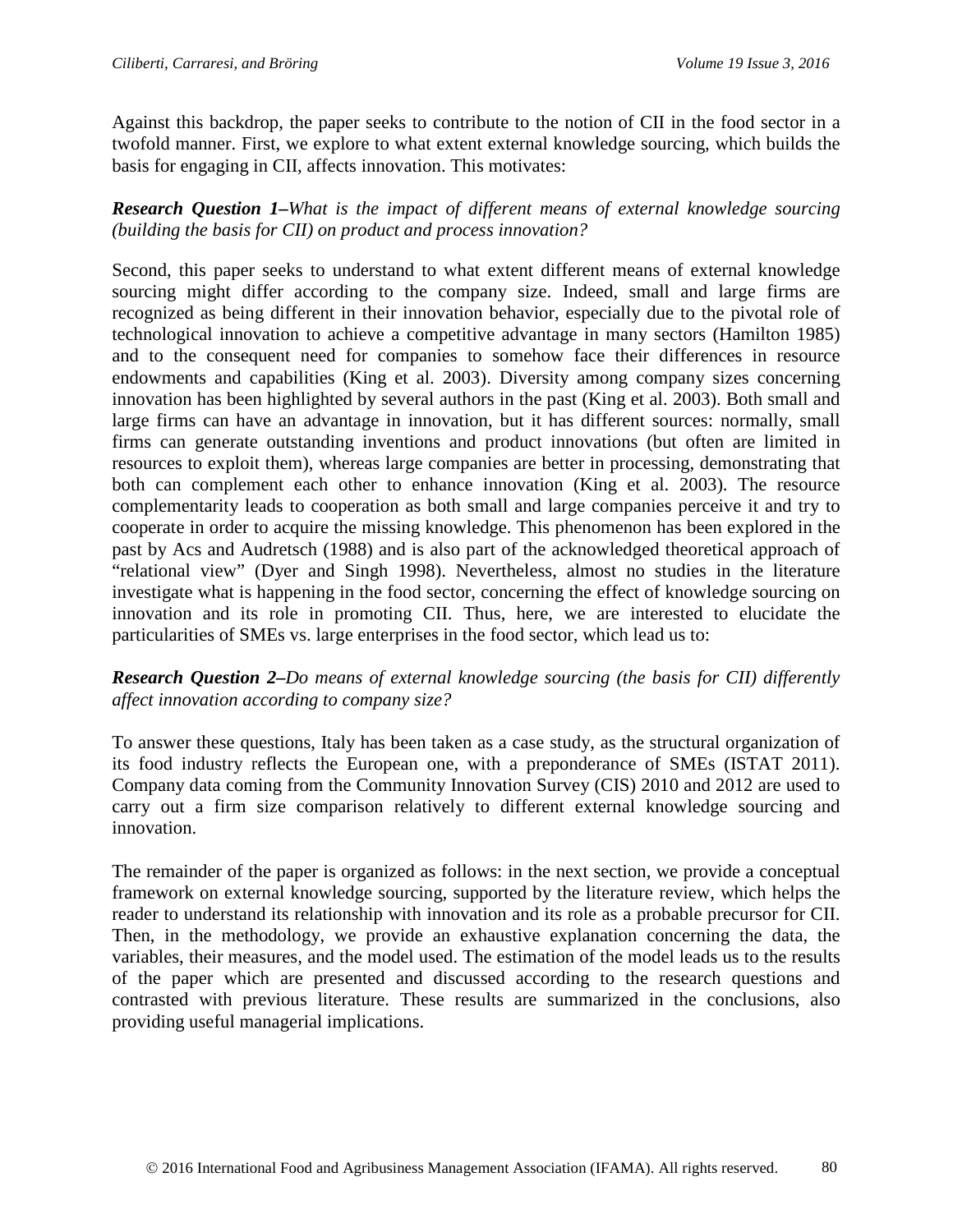# **Conceptual Framework**

According to our introductory background and study domain, we assume that different means of external knowledge sourcing might be precursors of CII, namely build the basis for collaboration among companies in different sectors aimed at innovation (Dingler and Enkel 2016). Indeed, CII seems to depend on the level of knowledge heterogeneity among firms belonging to different industries, also called "cognitive distance" (Nooteboom 1999; Nooteboom et al. 2007; Enkel and Heil 2014). Therefore, the more the companies are putting efforts into acquiring external knowledge to create innovation, the more they are likely to end in CII processes. To this scope, some variables from the CIS 2010 are useful to investigate the relationship with innovation and can be considered the drivers for CII. The variables that have been chosen for this purpose concern external R&D, the acquisition of machinery and equipment, cooperation, new methods of organising external relations (e.g. alliances, partnerships, etc.), the acquisition of external knowledge (e.g. patents, know-how, etc.), the search of general information from suppliers, consultants and competitors.

#### *External R&D*

External R&D is defined as the engagement of the company in creative work performed by other firms and/or public or private research organizations. External R&D is profitable for product and process innovation. Indeed, a previous study underlines that R&D is "a necessary complement to openness for ideas and resources from external actors" (Dahlander and Gann 2010, p. 701). Also, external R&D is helpful when the internal R&D department has limited resources that can be in this way complemented (Chesbrough 2003). Likewise, R&D needs cooperation agreements enabling firms to merge external R&D with the existing one (Sagarra-Blasco and Arauzo-Carod 2008), and to share and/or acquire new knowledge (Veugelers and Cassiman 2005; Ruben et al. 2006).

#### *Acquisition of Machinery and Equipment*

This variable defines the engagement of the company in "acquisition of advanced machinery, equipment or software to produce new or significantly improved products and processes" (tab. A). When it comes to realizing innovations across sector boundaries, the acquisition of technology is unavoidable, especially in technology-push processes. To this end, it is necessary for the companies to exit the borders of their sector to purchase equipment and machinery that are aimed at improving the implementation of innovation and the overall competitiveness (Lee et al. 2010).

#### *Cooperation*

Cooperation includes active participation among companies or institutions on innovation activities. It may be intended as a way to get external knowledge into the company (Bröring and Herzog 2008). Cooperation affects innovation activities as it allows to exploit the resource complementarity, especially between small and large firms, even belonging to different sectors. Indeed, while small firms are more inclined than large ones to follow technological discontinuities and approach even uncertain markets, large companies possess the needed capabilities to put a new idea into practice (King et al. 2003). Therefore, small firms are usually more facilitated in getting external technology (e.g. from government organizations, universities,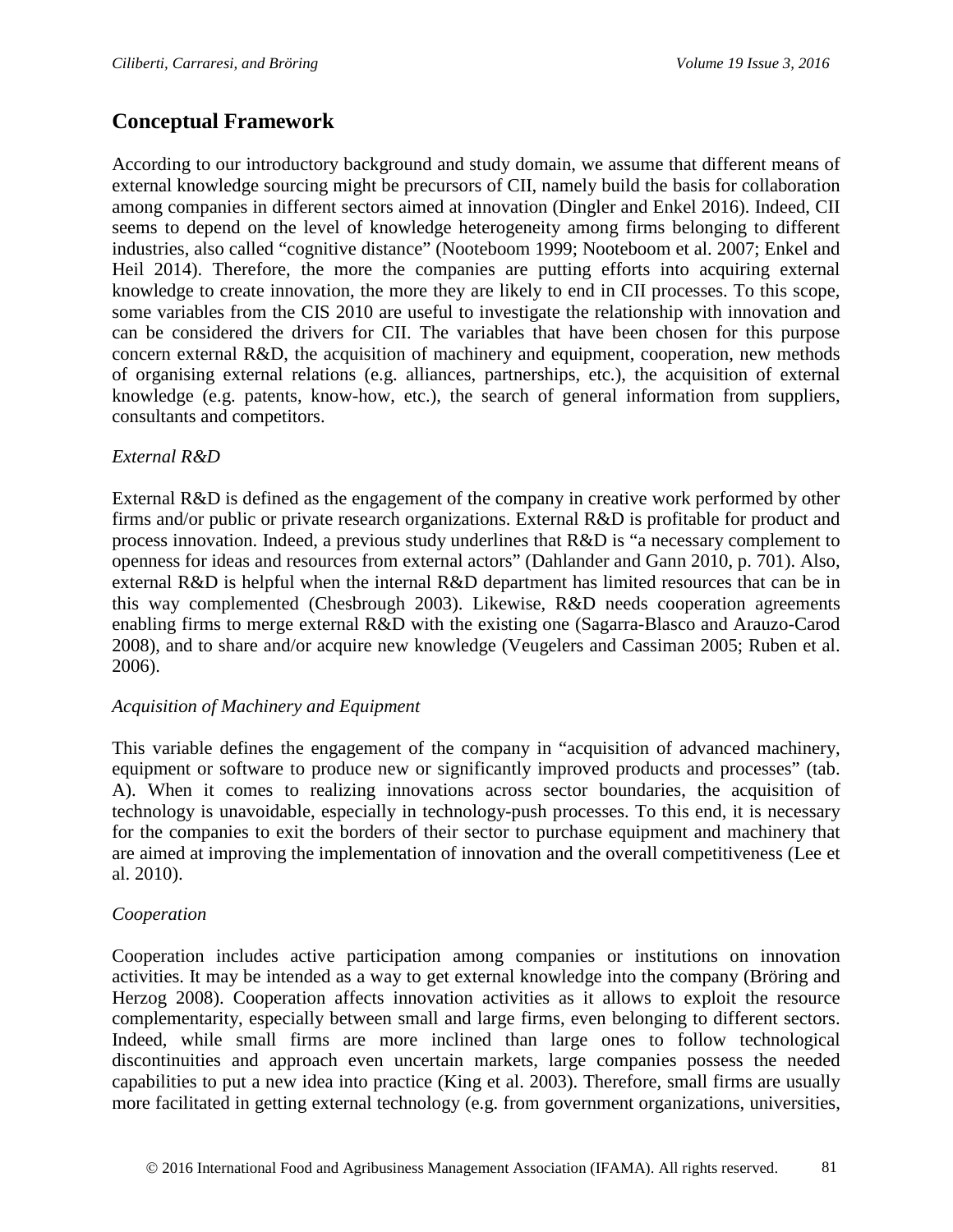research institutes), but they need large firms in order to exploit this external R&D (Freeman and Soete 1997; King et al. 2003). That is why cooperation represents a direct consequence and is almost unavoidable when it comes to CII.

#### *Acquisition of External Knowledge*

The increased need for customized products gearing the demand for innovation leads firms to acquire external knowledge from related industries (Bröring and Herzog 2008). The acquisition of external knowledge encompasses the purchase or licensing of inventions (patented or not), know-how, and other types of knowledge from other companies or organizations. Actually, previous scholars already pointed up the importance of external knowledge as a resource for innovation, as it does not decrease when is shared (Freeman 1991; Antikainen et al. 2010). Indeed, the majority of innovations are realized when companies cross the boundaries of different knowledge domains (Leonard-Barton 1995; Carlile 2004; Antikainen et al. 2010).

#### *New Methods of Organizing External Relations*

Whenever a company engages in acquiring knowledge from outside its boundaries, there is a consequent need to adapt its organizational procedures accordingly. These procedures are represented by alliances, partnerships, outsourcing or sub-contracting, and other practices that companies have to manage for the acquisition of external knowledge and/or technology. As Schumpeter (1934) already asserted, the introduction of innovation always requires a firm to change in managerial practices. Furthermore, there is also evidence that organizational procedures can increase product and process innovation and lead to a superior performance (Schmidt and Rammer 2007; Mol and Birkinshaw 2009; Doran 2012). In particular, alliances arise when there is resource complementarity among companies (King et al. 2003), and this is often verified in the case of CII, and also they allow a higher control and access over the external resources the firm is acquiring (Haspeslagh and Jemison 1991; Das and Teng 1998).

#### *External Information from Suppliers, Competitors, Consultants*

Getting information from suppliers, competitors, and consultants – even stemming from other industries - allows companies to generate new ideas and innovations by merging this information with their internal know-how. (Rosenkopf and Nerkar 2001; Katila 2002; Lefebvre et al. 2015). Indeed, diverse information sources (from suppliers, competitors, consultants) are complementary and, if merged with the existing knowledge, allow to create new knowledge useful for innovation (Tether and Tajar 2008; Lee et al. 2010). Therefore, companies should always look for external information which can then be embodied into innovation (Köhler et al. 2012; Costa et al. 2015). Through the acquisition of external information, companies demonstrate an open-minded behavior, being increasingly able to scan the market and identify those opportunities which allow them to be more efficient in implementing innovation and decrease the risk of product failure (Stewart-Knox and Mitchell 2003; Avermaete et al. 2004; Wei and Wang 2011).

## **Methodology**

The need to collect a comprehensive set of data on the multi-faceted nature of innovation activities has led to the widespread use of firm-level innovation surveys. The dataset used in the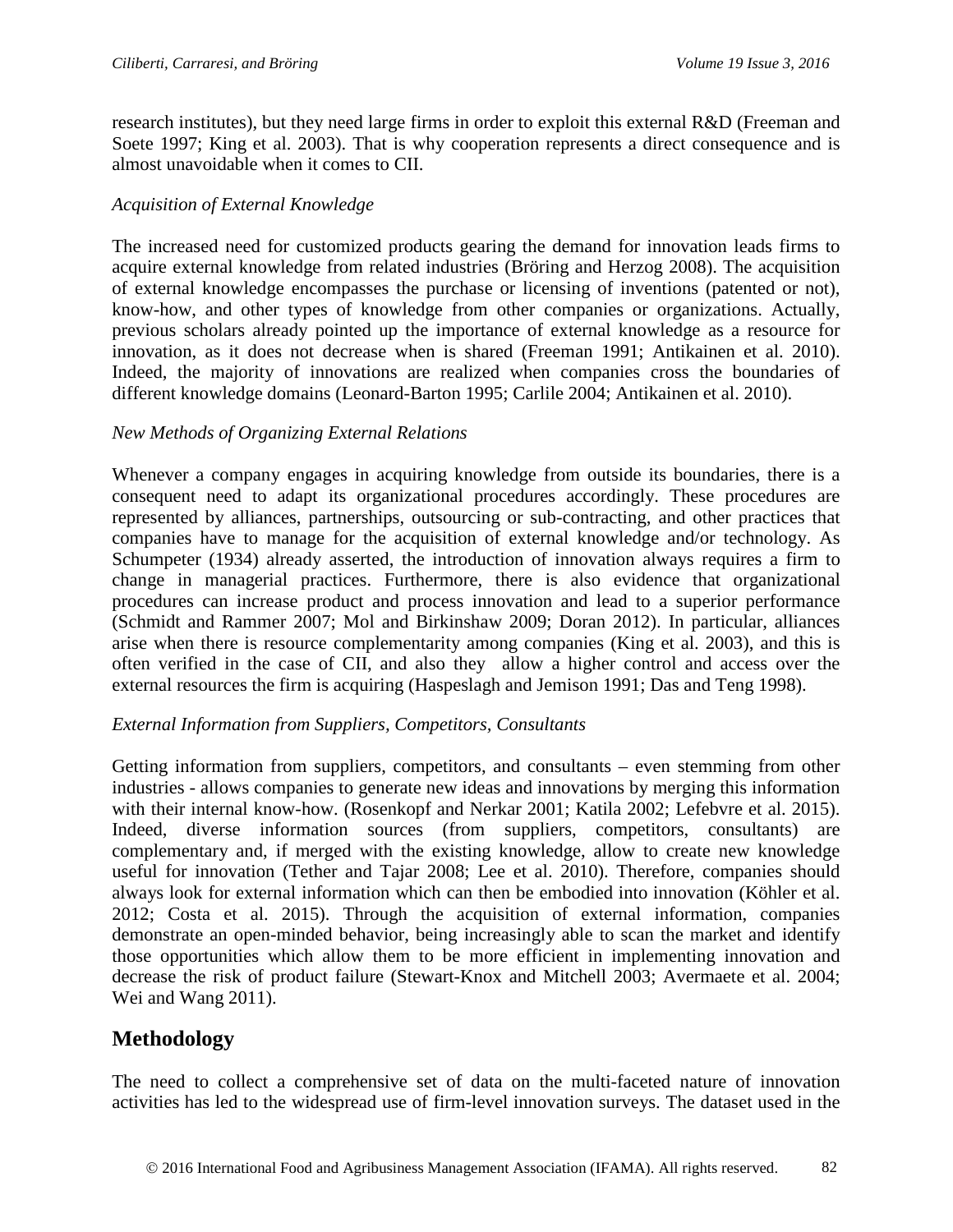paper is based on the two Community Innovation Surveys (CIS) carried out in Italy in 2010 and 2012, referred to innovation activities undertaken during the period 2008–2012. The CIS is a biennial national data collection survey based on the OECD's Oslo manual to gather information on the extent of innovation in European firms across a range of industries and business enterprises. It is widely recognized as a unique instrument for understanding innovation and for benchmarking performance by sector and country.

The sample, supplied by the Italian National Institute for Statistics, contains 37,026 observations and is highly representative of the population of Italian manufacturing firms. The sub-sample for the food industry (ATECO<sup>[2](#page-6-0)</sup> 10–11) has 703 observations and therefore represents 1.2% of the average number of food companies for 2008–2012 (that is 58.265) according to Eurostat statistics. Moreover, it is constituted by 82.5% of SMEs and 17.5% of large companies; in that regard, it should be noted that large companies are overrepresented, since they usually correspond to less than 1% of food firms in Italy according to Eurostat statistics.

In order to address the research questions, variables related to innovation (product and process) and those referred to external knowledge sourcing (proxy for CII) are selected from the CIS surveys and constitute respectively dependent and independent variables; moreover, the variable CIS12 is introduced to account for differences in data collecting and time between the two different surveys (Table 1). Furthermore, definitions of variables according to the CIS questionnaires and descriptive statistics are reported in Table A1 and A2, respectively (see the Appendix).

| <b>Dependent Variables</b>                                                              | <b>CIS Code</b> | <b>Scale of Measurement</b> |
|-----------------------------------------------------------------------------------------|-----------------|-----------------------------|
| New or significantly improved goods introduced                                          | <b>INPDGD</b>   | 0: No                       |
| New or significantly improved methods or manufacturing or                               | <b>INPSPD</b>   | 1: Yes                      |
| producing goods or services introduced                                                  |                 |                             |
| <b>Independent Variables</b>                                                            | <b>CIS Code</b> | <b>Scale of Measurement</b> |
| External R&D                                                                            | <b>RRDEX</b>    |                             |
| Acquisition of machinery/equipment/software                                             | <b>RMAC</b>     |                             |
| Cooperation                                                                             | CO.             | 0: No                       |
| Acquisition of external knowledge                                                       | <b>ROEK</b>     | 1: Yes                      |
| New methods of organizing external relations with other firms<br>or public institutions | <b>ORGEXR</b>   |                             |
| External information: from supplier of equip. material, etc.                            | <b>SSUP</b>     | $0:$ not used               |
| External information: from competitors or other companies                               | <b>SCOM</b>     | 1:low<br>$2:$ medium        |
| External information: from consultants, commercial labs                                 | <b>SINS</b>     | $3:$ high                   |
| $CIS12$ sample                                                                          | CIS12           | 0: No<br>1: Yes             |

#### **Table 1.** List of variables

<span id="page-6-0"></span><sup>&</sup>lt;sup>2</sup> ATECO is the acronym for "Attività Economiche", namely the classification of Italian economic activities (for further details, please see http://www.istat.it/it/strumenti/definizioni-e-classificazioni/ateco-2007). It is the Italian translation of Eurostat's NACE Rev. 2, which in turn stands for "Nomenclature statistique des activités économiques dans la Communauté européenne" and is the classification of economic activities made by European Community (http://ec.europa.eu/eurostat/statistics-explained/index.php/Business\_economy\_by\_sector\_-\_NACE\_Rev.\_2). In our paper we make reference to the categories ATECO 10 (Food industries) and ATECO 11 (Beverage industries), which correspond respectively to NACE 2.1 and NACE 2.2.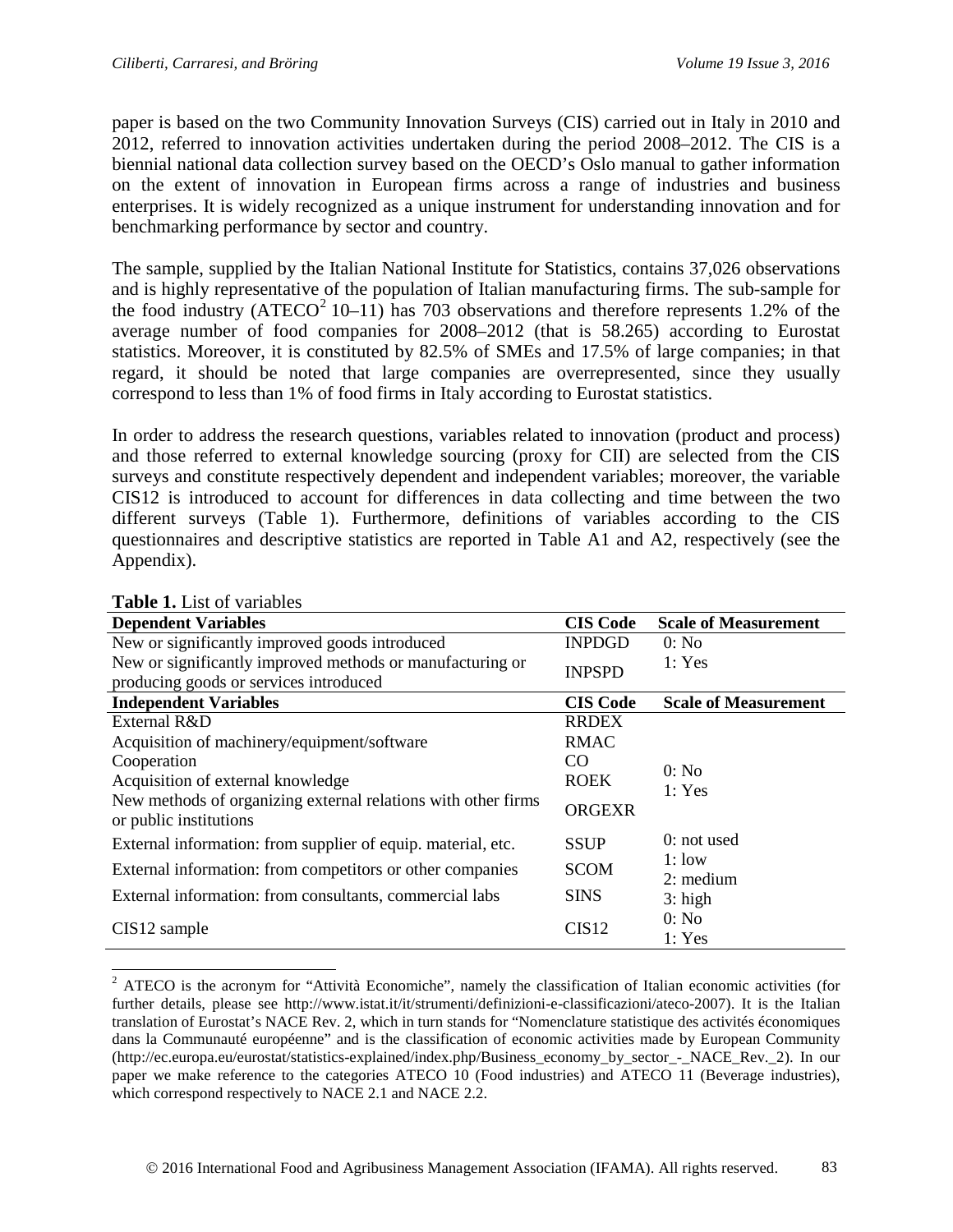According to the empirical literature (Ciliberti et al. 2015; Nieto and Santamaria 2007), an extension of probit known as bivariate probit has been performed to estimate models as it takes into account the categorical nature of the dependent variables as well as the fact that product and process innovation (and, as a consequence, the error terms of the models performed) are likely to be correlated (Greene 2012). More in detail, the study applies the same two basic models to analyze the relationships between types of innovation and drivers related to external knowledge sourcing in the food industry, by comparing SMEs and large companies. The bivariate probit model has the following specification:

| $Z_{i1} = \beta \gamma_1 X_{i1} + \epsilon_{i1};$ | $y_{i1} = 1$ if $z_{i1} > 0$ , | $y_{i1} = 0$ if $z_{i1} \le 0$ , |
|---------------------------------------------------|--------------------------------|----------------------------------|
| $Z_{i2} = \beta^{3} 2X_{i2} + \epsilon_{i2}$      | $y_{i2} = 1$ if $z_{i2} > 0$ , | $y_{i2} = 0$ if $z_{i2} \le 0$ , |

 $(\epsilon_{i1}, \epsilon_{i2}) \sim N(0, 0, 1, 1, \rho).$ 

To summarize, the bivariate probit model is used for: all food companies (models 1.1 and 1.2), food SMEs (models 2.1 and 2.2) and large food companies (models 3.1 and 3.2). They were estimated with Stata 12 routine, using the standard maximum likelihood procedure.

# **Results**

The correlation coefficient (ρ) between the residuals of each of the two probits resulted highly significant in all the models run. It shows that the error structures of the equations are correlated and that therefore the bivariate model is the most appropriate one as well as the correct specification rather than separate (univariate) probit estimation. Moreover, the Wald test also indicates high joint significance of the variables for both models.

Estimates highlighting the impact of different external knowledge sourcing activities on innovation activities, according to the type of innovation and company size are reported in Table 2. Going into detail, model 1.1 shows that external R&D activities (RRDEX) as well as the acquisition of machinery and equipment (RMAC) positively affect product innovation (INPDGD), since coefficients are respectively +0.397 and +0.492. Moreover, external information provided in particular by competitors (SCOM) and suppliers (SSUP) and, to a lesser extent, by consultants and commercial labs (SINS) is significantly able to foster product innovation activities. Coefficients are, indeed, respectively +0.206, +0.151 and +0.117. Last but not least, also the acquisition of external knowledge (ROEK) and methods of organizing external relations (ORGEXR) with other firms or public institutions (by means or alliances, partnerships, etc.) have a significant and positive impact on the introduction of new products (+0.354 and +0.281, respectively). As concerns process innovation (INPSPD), model 1.2 reveals that the acquisition of machinery and equipment (RMAC) strongly induces the introduction of new processes (+1.078). Furthermore, food companies also highly rely on information from suppliers of equipment and materials (SSUP; +0.443) as well as on acquisition of external knowledge (ROEK) in order to develop new processes (+0.468).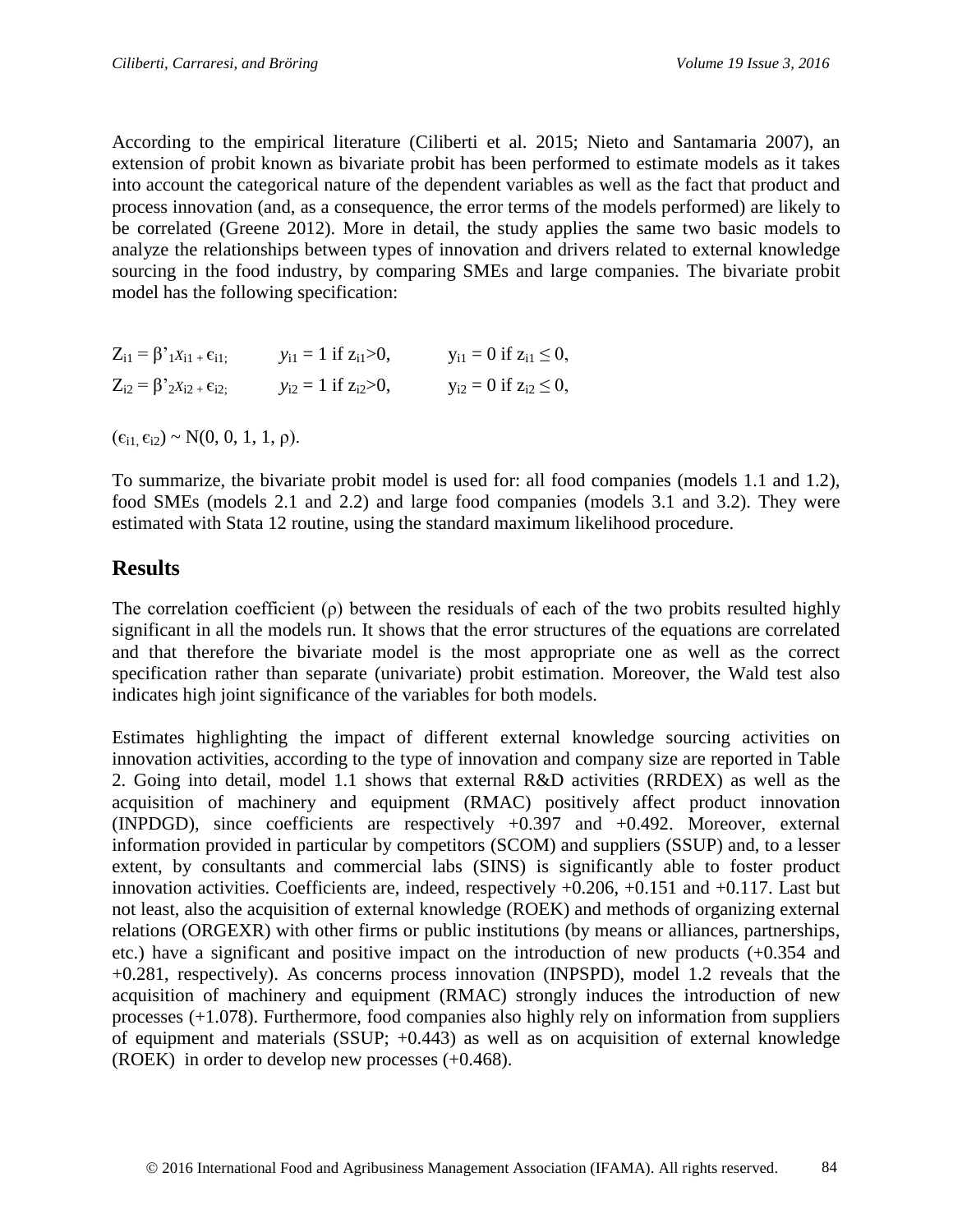|                                                                                     | <b>All Food</b> |            |                  |            | <b>SMEs</b>   |            |               | Large  |               |            |               |       |
|-------------------------------------------------------------------------------------|-----------------|------------|------------------|------------|---------------|------------|---------------|--------|---------------|------------|---------------|-------|
|                                                                                     | Model 1.1       |            | <b>Model 1.2</b> |            | Model 2.1     |            | Model 2.2     |        | Model 3.1     |            | Model 3.2     |       |
|                                                                                     | <b>INPDGD</b>   |            | <b>INPSPD</b>    |            | <b>INPDGD</b> |            | <b>INPSPD</b> |        | <b>INPDGD</b> |            | <b>INPSPD</b> |       |
| <b>RRDEX</b>                                                                        | 0.397           | $***$      | 0.231            |            | 0.315         |            | 0.518         | $***$  | 0.399         |            | $-0.321$      |       |
| <b>RMAC</b>                                                                         | 0.492           | $\ast\ast$ | 1.078            | ***        | 0.553         | ***        | 1.203         | ***    | 0.268         |            | 0.818         | $***$ |
| CO                                                                                  | 0.164           |            | 0.336            |            | 0.224         |            | 0.435         | $\ast$ | $-0.515$      |            | 0.066         |       |
| <b>ROEK</b>                                                                         | 0.354           | $\ast$     | 0.468            | **         | 0.517         | $***$      | 0.614         | $***$  | $-0.296$      |            | $-0.217$      |       |
| <b>ORGEXR</b>                                                                       | 0.281           | $\ast$     | 0.099            |            | 0.223         |            | 0.034         |        | 0.993         | $***$      | 0.431         |       |
| <b>SSUP</b>                                                                         | 0.151           | **         | 0.443            | ***        | 0.088         |            | 0.402         | ***    | 0.323         | $***$      | 0.515         | $***$ |
| <b>SCOM</b>                                                                         | 0.206           | $***$      | 0.038            |            | 0.140         | $\ast$     | 0.033         |        | 0.591         | $***$      | 0.055         |       |
| <b>SINS</b>                                                                         | 0.117           | $\ast$     | 0.064            |            | 0.129         | $\ast$     | 0.072         |        | 0.402         | $***$      | 0.114         |       |
| CIS <sub>12</sub>                                                                   | 0.441           | ***        | 0.006            |            | 0.492         | ***        | $-0.002$      |        | 0.355         |            | $-0.051$      |       |
| <b>Overall Model Fit</b>                                                            |                 |            |                  |            |               |            |               |        |               |            |               |       |
| Log pseudolikelihood                                                                |                 | $-665.145$ |                  |            |               | $-540.383$ |               |        |               | $-106.220$ |               |       |
| Number of observations                                                              |                 | 703        |                  |            |               | 580        |               |        |               | 123        |               |       |
| Wald test of full model: $\chi$ 2                                                   |                 | 446.970*** |                  |            | 328.54***     |            | $60.89***$    |        |               |            |               |       |
| 17.639***<br>Wald test of rho: $\chi$ 2<br>$*$ -0.100 $*$ $*$ -0.050 $*$ $*$ -0.001 |                 |            |                  | 122.466*** |               | 371.448**  |               |        |               |            |               |       |

| Table 2. The bivariate probit regression models |  |  |  |  |  |  |
|-------------------------------------------------|--|--|--|--|--|--|
|-------------------------------------------------|--|--|--|--|--|--|

\*<0.100, \*\*<0.050, \*\*\*<0.001

**Source.** Author's calculation based on CIS10 and CIS12 data

The remaining models (2.1-3.2) highlight how relationships between external knowledge sourcing and innovation differ according to food company size. Starting from SMEs, it should be noted that in both models 2.1 and 2.2 external knowledge sourcing inducing SMEs innovation activities are partly the same of those analyzed in model 1.1 and 1.2, due to the high relevance of SMEs in the sample. More in detail, model 2.1 shows that product innovation (INPDGD) is significantly and positively affected by RMAC  $(+0.553)$ , ROEK  $(+0.517)$ , SCOM  $(+0.140)$  and SINS (+0.129). Furthermore, model 2.2 illustrates that the introduction of process innovation (INPSPD) is fostered by RMAC  $(+1.203)$ , ROEK  $(+0.614)$  and SSUP  $(+0.402)$ , like in model 1.2, with a significant contribution also of RRDEX (+0.518) and of the collaboration with other enterprises or institutions (CO, +0.435).

Concerning large food companies, model 3.1 points out that they significantly rely on methods of organising external relations with other firms or public institutions (ORGEXR, +0.993), as well as on information provided by competitors (SCOM,  $+0.591$ ), consultants (SINS,  $+0.402$ ) and suppliers (SSUP, +0.323), to develop new products. Moreover, model 3.2 reveals that both the acquisition of external technology (RMAC, +0.818) as well as information from suppliers (SSUP, +0.515) have a positive impact on process innovation activities.

Furthermore, since the main purpose of the present paper is to shed lights on the role played by different external knowledge/technology sources according to company size, further elaborations are provided in order to better point out significant differences between SMEs and large companies. To this aim, Wald-type tests of nonlinear hypotheses were performed in order to assess the existence of significant differences between the coefficient of the estimated models. Table 3 reports the results of Wald-type tests of nonlinear hypotheses. It shows that according to the type of innovation, some significant differences among SMEs and large companies exist.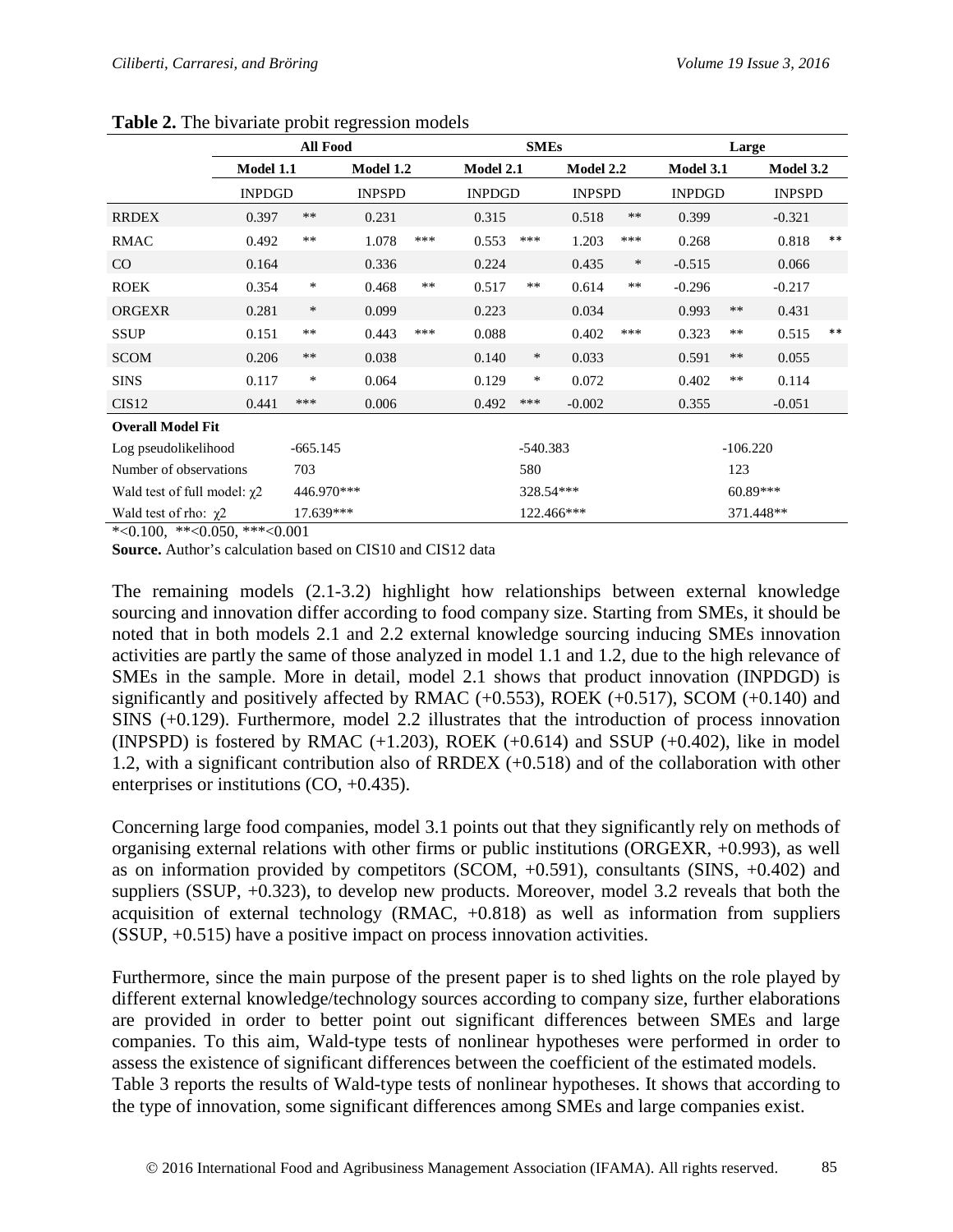|              | <b>INPDGD</b>           | <b>INPSPD</b><br><b>Model 2.2 vs 3.2</b> |  |  |
|--------------|-------------------------|------------------------------------------|--|--|
|              | <b>Model 2.1 vs 3.1</b> |                                          |  |  |
| <b>RRDEX</b> | 0.04                    | **<br>4.020                              |  |  |
| <b>RMAC</b>  | 0.66                    | 1.200                                    |  |  |
| CO           | 2.45                    | 0.680                                    |  |  |
| <b>ROEK</b>  | 2.4                     | $\ast$<br>3.110                          |  |  |
| ORGEXR       | **<br>5.05              | 1.170                                    |  |  |
| <b>SSUP</b>  | 1.68                    | 0.470                                    |  |  |
| <b>SCOM</b>  | **<br>4.280             | 0.010                                    |  |  |
| <b>SINS</b>  | 1.420                   | 0.050                                    |  |  |
| CIS12        | 0.14                    | 0.020                                    |  |  |

**Table 3.** The Wald-type tests of nonlinear hypotheses: SMEs vs. large companies

 $*<0.100, **<0.050, **<0.001$ 

**Source.** Author's calculation based on CIS10 and CIS12data

As concerns product innovation (INPDGD), it should be noted that there is a significant difference in the way the new methods of organizing external relations with other firms or public institutions (ORGEXR) trigger the introduction of new products. Indeed, according to models 2.1 and 3.1, large companies take more advantage than SMEs from such relations in order to develop innovative products. Likewise, a significant difference between large companies and SMEs concerns the role played by the information provided by competitors (SCOM); indeed, results highlight that the former more effectively rely on such information source than SMEs, corroborating the empirical evidence of models 2.1 and 3.1.

With regard to process innovation (INPSPD) the comparison between models 2.2 and 3.2 outlines a couple of significant differences between large companies and SMEs, as concerns the role played by external R&D activities (RRDEX) and the acquisition of external knowledge (ROEK) in triggering the adoption of new processes. Indeed, according to the above-mentioned models, results of the Wald tests confirm that *extra moenia* R&D differently affect process innovation, since SMEs are more able than large companies in exploiting such activities in order to introduce new processes. Likewise, existing knowledge acquired from other enterprises or organizations differently affects the ability to develop new or significantly improved processes of SMEs and large companies. Biprobit models point out that the former rely more than the latter on external know-how from other enterprises or organizations to carry out process innovation activities.

## **Discussion**

Henceforth empirical findings are discussed in the lights of existing literature, according to the research questions which the present work is based on.

As concerns RQ 1 (*What is the impact of different means of external knowledge sourcing on product and process innovation?),* models 1.1-1.2 show that in the Italian food industry both types of innovation rely on different external knowledge sources. As a consequence, the ability to internalize external knowledge of food companies is increasingly impacting positively on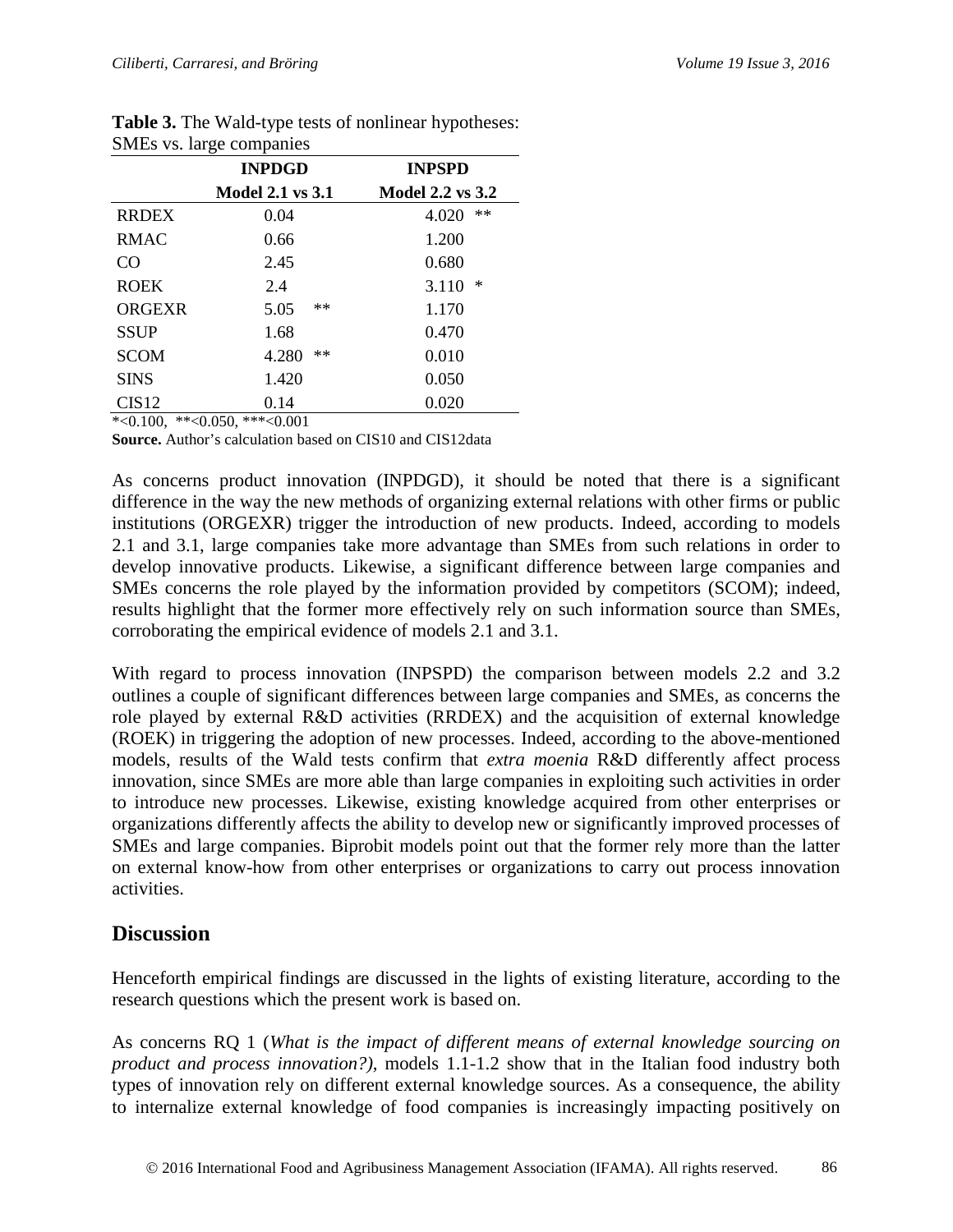innovation and such a phenomenon suggests that CII gains momentum. On the basis of the previous literature, empirical findings confirm that competencies and technologies external to the food industry are becoming decisive in order to stimulate innovation, therefore building the basis for the CII (Malerba 2002; Costa et al. 2015).

More in detail, with regard to product innovation (INPDGD), model 1.1 shows that food companies greatly benefit from the acquisition of machinery (RMAC), external R&D activities (RRDEX) as well as from acquisition of external knowledge (ROEK), in order to increase their stock of knowledge. This result confirms that such an innovation takes advantage of sharing and absorbing new knowledge from outside the firm (Veugelers and Cassiman 2005; Ruben et al. 2006; Dingler and Enkel 2016). In practice, the acquisition of equipment has become unavoidable, and therefore companies have to exit the borders of their sector to enhance their competitiveness (Lee et al. 2010). The combined effect of engaging in external R&D activities and purchasing input and knowledge from other industries trigger a process that help companies face competition in diversified markets (Klevorick et al. 1995; Lee et al. 2010). Furthermore, the development of new products in the Italian food industry is also induced by new methods of organizing external relationships (ORGEXR), confirming that new organizational procedures (e.g. alliances and partnerships) are useful and also necessary to acquire knowledge from outside company and sector boundaries, as in the case of CII, due to the resource complementarity of industries involved (King et al. 2003). Last but not least, information provided by suppliers (SSUP), competitors (SCOM) and consultants (SINS) is able to foster the introduction of new products because it can help companies to decrease the risk of product failure as well as to scan the market and identify new opportunities (Avermaete et al. 2004; Stewart-Knox and Mitchell 2003; Wei and Wang 2011).

Regarding process innovation (INPSPD), findings from model 1.2 show that it is strongly induced by the acquisition of technology (machinery and equipment) from outside sectorial boundaries (RMAC). Indeed, this type of innovation is notoriously technology-pushed and, to this end, it takes advantage of the technology transfer process that allows knowledge absorption often embodied into new materials (Lee et al. 2010). In that regard, the fact that information provided by suppliers (SSUP) is also significantly able to foster the development of new processes substantiates the fact that information sharing is essential in the technology transfer processes as it leads to an increase in trust and commitment in the relationship between supplier and buyer (Lee et al. 2010). Lastly, model 1.2 also highlights that acquisition of external knowledge (ROEK) is an effective way to improve the innovation output and allows to funnel different streams of knowledge towards successful innovations (Ahuja and Ritala 2001). Most importantly, this finding could be a clear signal of CII, since purchasing and/or licensing patents and know-how from other industries is almost unavoidable to get external knowledge and develop a new process.

With regard to RQ 2 *(Do means of external knowledge sourcing differently affect innovation according to company size?*), empirical evidence show that, apart from the well-known differences between product and process innovation, some interesting dissimilarities emerge in the way external knowledge (and technology) sourcing affects innovation according to company size. Interestingly, even though the acquisition of external knowledge (RRDEX) significantly affect product innovation (INPDGD) in the general model, it is not significant neither for SMEs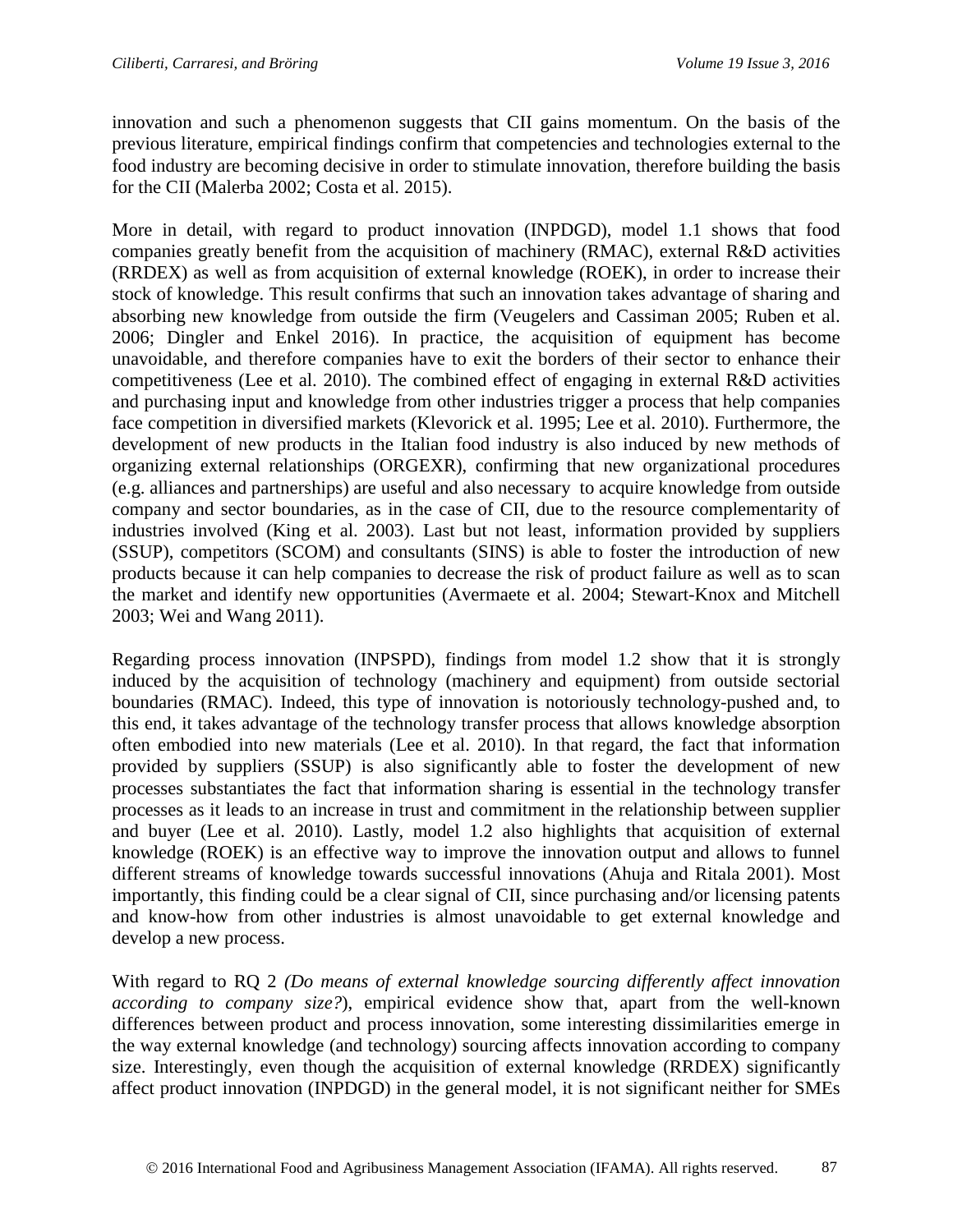nor large food companies. These counter-intuitive findings stem from the small sub-sample sizes that represents one of the main limitation of the present study. Notwithstanding, it should be noted that both large food companies and SMEs benefit of technology and knowledge from outside sectorial boundaries (though with different intensity) in order to carry out innovation. This fact confirms that, even though large companies and SMEs are recognized as being different in their innovation behavior (Hamilton 1985), for both there is an increasing importance of knowledge and technology coming from outside the food sector in order to share capabilities and achieve competitive advantage (Capitanio et al. 2010).

More in detail, with reference to product innovation (INPDGD), SMEs rely more on the acquisition of equipment and machinery (RMAC), whereas empirical evidence showed that large companies are significantly more able to benefit from organizational procedures aiming to reinforce external relations (ORGEXR) as well as to absorb information mainly from competitors (SCOM). This difference could be explained by the fact that, on the one hand, for SMEs it is easier to purchase equipment in order to "exit" the borders of the food industry, get the knowledge embodied into these inputs and take advantage of the technology transfer process (Lee et al. 2010), whereas, on the other hand, large companies are more willing to change managerial practices as well as they have more resources to invest in adapting organizational procedures, like an "open innovation department", in order to acquire knowledge from outside their boundaries (King et al. 2003). This capability can induce innovation and might lead to superior performance (Schmidt and Rammer 2007; Mol and Birkinshaw 2009; Doran 2012). Accordingly, large food companies show a greater ability to access to different sources of information which are external to their boundaries, so as to merge their internal know-how with that of competitors and consultants. Such an aptitude makes them more efficient in developing innovation, since, according to Tether and Tajar (2008), diverse information sources merged with existing know-how allow to create new knowledge useful for innovation.

As concerns process innovation activities (INPSPD), the differences between SMEs and large companies lie in the fact that these latter are significantly more inclined to take advantage of external R&D (RRDEX) and external knowledge (ROEK) in order to reduce risks linked to the innovation process and to fill knowledge gaps. In addition, SMEs rely more on collaboration activities (CO), whereas both SMEs and large food companies rely on information from input suppliers (SSUP). A plausible explanations could be that, since SMEs usually lack the needed resources and capabilities to put new ideas into practice, they are more willing to get external technology by engaging in external R&D, purchasing patented inventions and collaborating with other firms or institutions in order to complement their missing resources and competencies (Ahuja and Katila 2001; King et al. 2003). On the other hand, large companies prefer to acquire information coming from suppliers so as to merge it with their internal know-how and incorporate such an external knowledge into new processes. In addition, according to Lee et al. (2010) large companies also benefit from information sharing that is essential since it contributes to increase trust between suppliers and buyers when new equipment is acquired (especially in the case of high asset specificity). Last but not least, the technology-driven nature of the process innovation is substantiated by the fact that the acquisition of machinery and equipment (RMAC) represents a key driver in fostering the introduction of new processes both for large companies and SMEs. This type of innovation is indeed closely linked to a technology transfer process as, according to Lee et al. (2010), new knowledge is often embodied in the new material, and this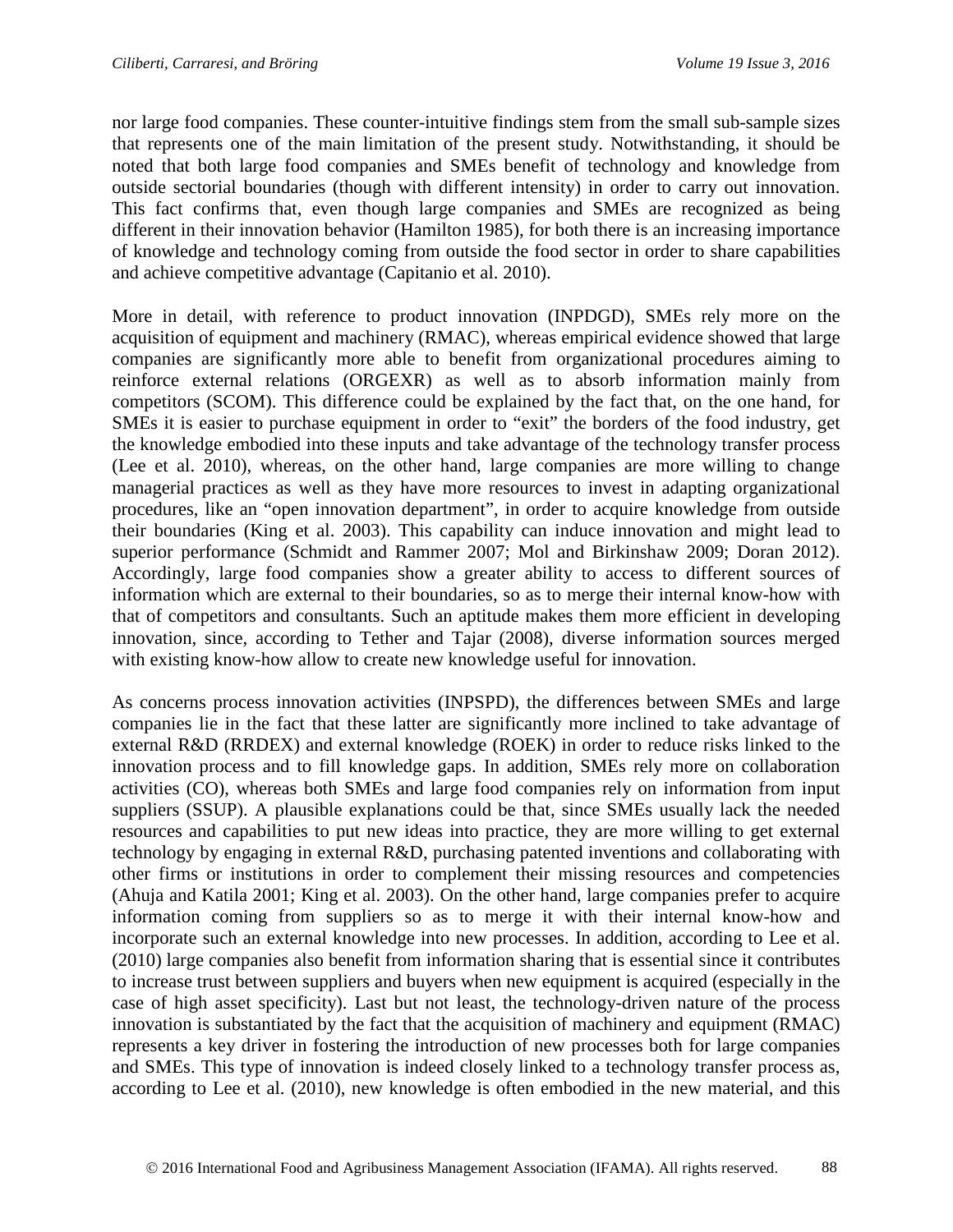latter is acquired in order to absorb it. Mostly, the acquisition of technology is unavoidable, especially in technology-push processes in order to improve innovation performance and overall competitiveness.

# **Concluding Remarks**

This paper represents an attempt to evaluate the role that external knowledge and technology sourcing is playing in product and process innovation in the Italian food industry—a sector dominated by SMEs and few large (multinational) companies—since it enables information and capability sharing to better profit by the resource endowment differences, thus facilitating the implementation of CII. Both types of companies could also benefit from a stronger technology transfer process across convergent sectors, in order to overcome the existing "cognitive distance" by reciprocally exploiting resource complementarity. It follows that the ability to acquire knowledge from outside the company boundaries as well as to collaborate with external partners and establish stable relations along the supply chain can make the difference in orienting companies towards a CII pathway. Such a route could be mainly covered by food firms that are more open to external inducement and more able to convert them in innovation, gaining then competitive advantage.

Empirical findings offered interesting insights on the role played by external knowledge sourcing on both types of innovation. Results highlight that in the Italian food industry product and process innovation takes advantage of the acquisition of machinery and equipment and external knowledge, which allow food companies to transfer know-how from outside to inside firm boundaries. Notwithstanding, product innovation in the food sector largely benefit from external R&D activities, that complement those carried out internally, as well as of organizational arrangement aimed to foster external relations and to exploit external knowledge and source of information. On the other hand, a technology-driven activity, like process innovation, relies mostly on tight collaboration with external partners, acquisition of know-how from other enterprises and on information provided by suppliers of input.

More interestingly, the paper allows focusing on peculiarities and differences between SMEs and large food companies. Our empirical analysis points out that there are some interesting analogies according to company size in the way external knowledge sourcing affects innovation. First, the technology transfer process linked to the acquisition of advanced equipment plays a key role both for SMEs and large companies' process innovation activities. Second, information from consultants plays a significant role in fostering the development of new products irrespective of company size. In this case, knowledge transfer allows firms to have deeper market knowledge, decrease the risk of failure, and implement product innovation more effectively when introducing new products (Avermaete et al. 2004; Wei and Wang 2011). Third, another common feature is that process innovation is relevantly induced by the information exchange between buyers and suppliers that allow merging internal know-how with knowledge stemming from other industries (Lefebvre et al. 2015). Information sharing, moreover, improves relationships between contracting parties and leads to an increase in trust and commitment (Lee et al. 2010). With regard to the main significant differences between SMEs and large companies empirical evidences highlight that, whereas the former strongly rely on acquisition of external R&D and knowledge in order to foster process innovation, the latter are willing to introduce new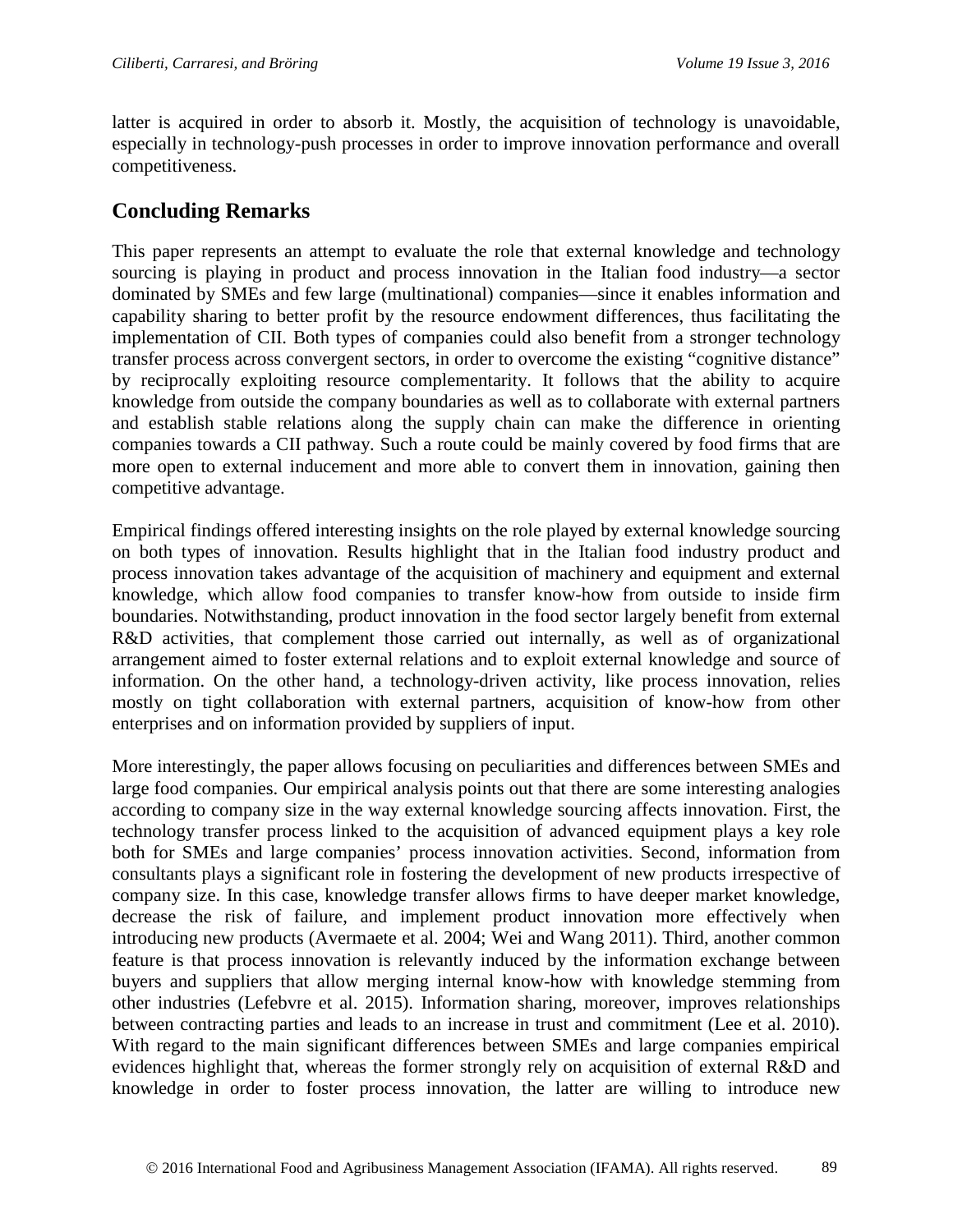organizational methods to manage external relationships, as well as are able to use information provided by suppliers in order to trigger the introduction of new products.

In conclusion, the paper points out that, in the Italian food industry, in order to develop new products and processes both SMEs and large firms used to internalize external knowledge and R&D activities and acquire technology from outside as well as relied on information provided by suppliers, competitors, and consultants.

Findings offer interesting insights to practitioners since they shed lights on the relevance of different external knowledge sourcing activities as well as contribute to revealing main strategies of information and technology transfer adopted by food companies. Since the capability to internalize knowledge from outside the firm boundaries and rapidly convert it into innovation could increasingly represent a strong competitive advantage in order to face the agri-food market challenges in the next decades, outlining drivers which can constitute the basis for CII might help managers and stakeholders to focus on specific strategies according to company size and other relevant features.

It seems quite evident from our findings that managers and stakeholders should formulate strategies aimed at innovating their products and/or processes by investigating opportunities also in other sectors. Both large companies and SMEs can gain an advantage by investing time and resources in acquiring knowledge and technology from outside the boundaries of the food sector. Therefore, especially in the Italian food sector, companies should be more aware that innovation is fundamental to survive in the market, and also that collaborations and partnerships are necessary to complement resource and capability gaps. Finally, together with market-driven innovation, information from suppliers, competitors, and consultants as well as knowledge embodied into equipment coming from other sectors can lead to successful ideas and inventions to be put in practice.

Main limitation of the study is due to the fact that empirical analyses are based on a sample that is not properly representative of the whole Italian food industry, as well as to the limited number of large companies in the sample. Therefore caveats that stem from the biased composition of the CIS sample according to size must be considered for a more appropriate interpretation of results. Furthermore, the availability of panel data could have enabled a more thorough analysis of the dynamics that have affected the relationship between external sources of knowledge and innovation in the last decade, but it is well-known that the CIS does not provide time-series data. Moreover, it has to be considered that data about effective CII activity are not available, and the capacity to acquire external knowledge sources is used as a precursor for CII. Therefore, results are a subjective view of the authors concerning this issue and want to provide a scenario behind innovation activities of food firms in Italy, but cannot ensure that CII is really in place. Also, at present, the paper does not investigate other types of innovation, such as market or organizational innovation, which may help to depict a complete overview of food firms' innovation activities and related drivers.

All these things considered, it follows that additional research is strongly recommended to explore such a relevant topic, in order to fill the knowledge gap of CII in the agri-food sector as a whole.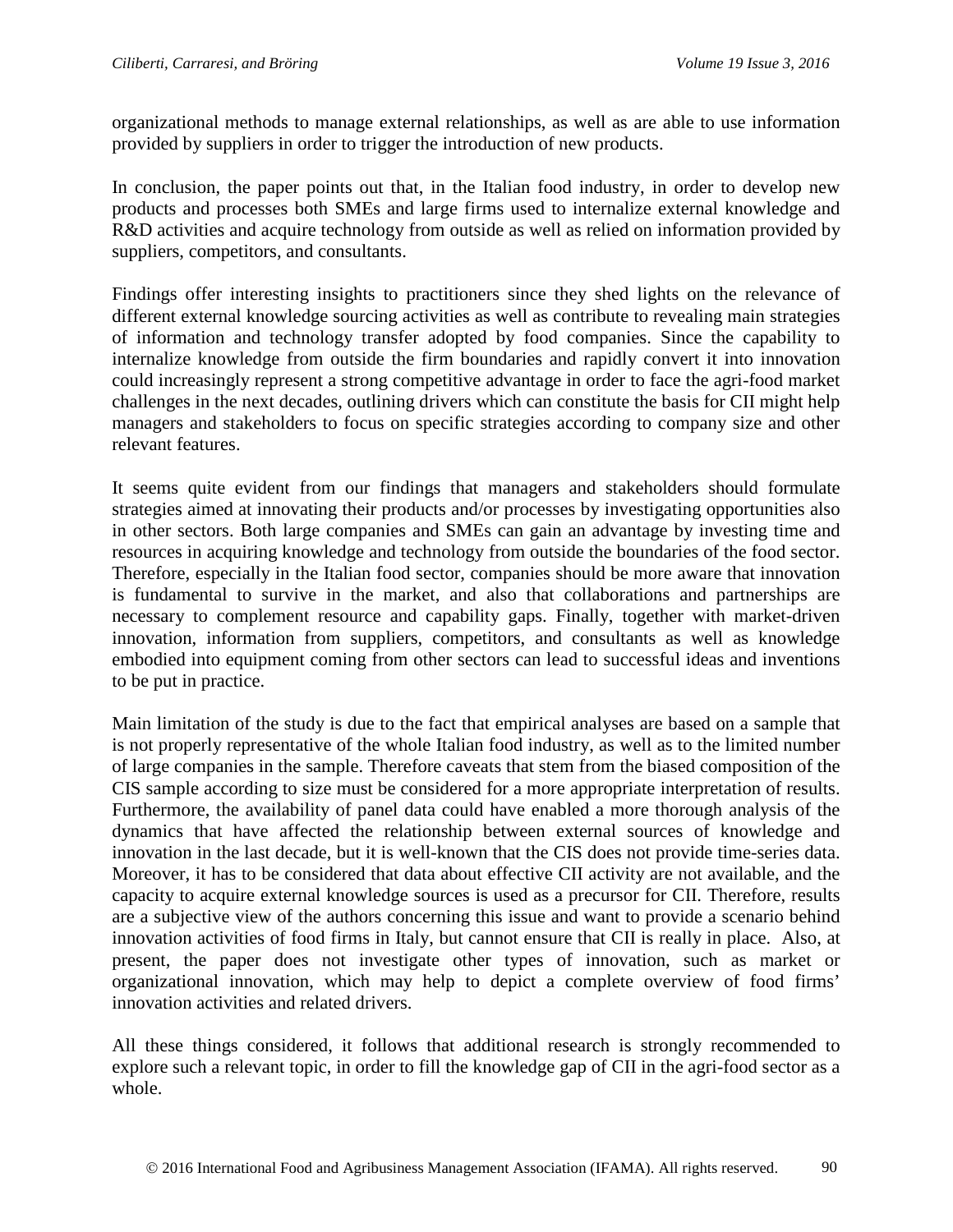## **Acknowledgments**

The authors acknowledge the National Institute of Statistics (ISTAT) for providing access to the Italian Community Innovation Survey database.

#### **References**

- Acs, Z. J. and D. B. Audretsch. 1988. Innovation in large and small firms: an empirical analysis. *The American Economic Review* 78(4):678–690.
- Ahuja, G., and R. Katila. 2001. Technological acquisitions and the innovation performance of acquiring firms: A longitudinal study. *Strategic Management Journal* 22(3): 197–220.
- Antikainen, M., M. Mäkipää, and M. Ahonen. 2010. Motivating and supporting collaboration in open innovation. *European Journal of Innovation Management* 13(1):100–119.
- Avermaete, T., J. Viaene, E. J. Morgan, E. Pitts, N. Crawford, and D. Mahon. 2004. Determinants of product and process innovation in small food manufacturing firms. *Trends in Food Science & Technology* 15(10): 474–483.
- Banterle, A., A. Cavaliere, L. Carraresi and S. Stranieri. 2011. Innovativeness in food small business: What is its relationship with marketing? *Agricultural Economics – Agricecon* 57(10):474–483.
- Bierly, P.P. and A.K. Chakrabarti, 1999. Managing through industry fusion. In *The Dynamics of Innovation: Strategic and Managerial Implications,* edited by K. Brockhoff, 7–26. Berlin: Springer.
- Bröring, S. 2010. Developing innovation strategies for convergence is 'open innovation' imperative? *International Journal of Technology Management* 49(1): 272-294.
- Bröring, S. and P. Herzog, 2008. Organising new business development: open innovation at Degussa. *European Journal of Innovation Management* 11(3): 330–348.
- Capitanio, F., Coppola, A. and Pascucci, S. 2009.Indications for drivers of innovation in the food sector, *British Food Journal* 111(8): 820–838.
- Capitanio, F., A. Coppola, and S. Pascucci. 2010. Product and process innovations in the Italian food industry. *Agribusiness* 26(4): 503–518.
- Carlile, P. R. 2004. Transferring, translating, and transforming: An integrative framework for managing knowledge across boundaries. *Organization Science* 15(5): 555–568.
- Carraresi, L. and A. Banterle. 2015. Agri-Food Competitive Performance in EU Countries: A Fifteen-Year Retrospective. *International Food and Agribusiness Management Review* 18(2):37–62.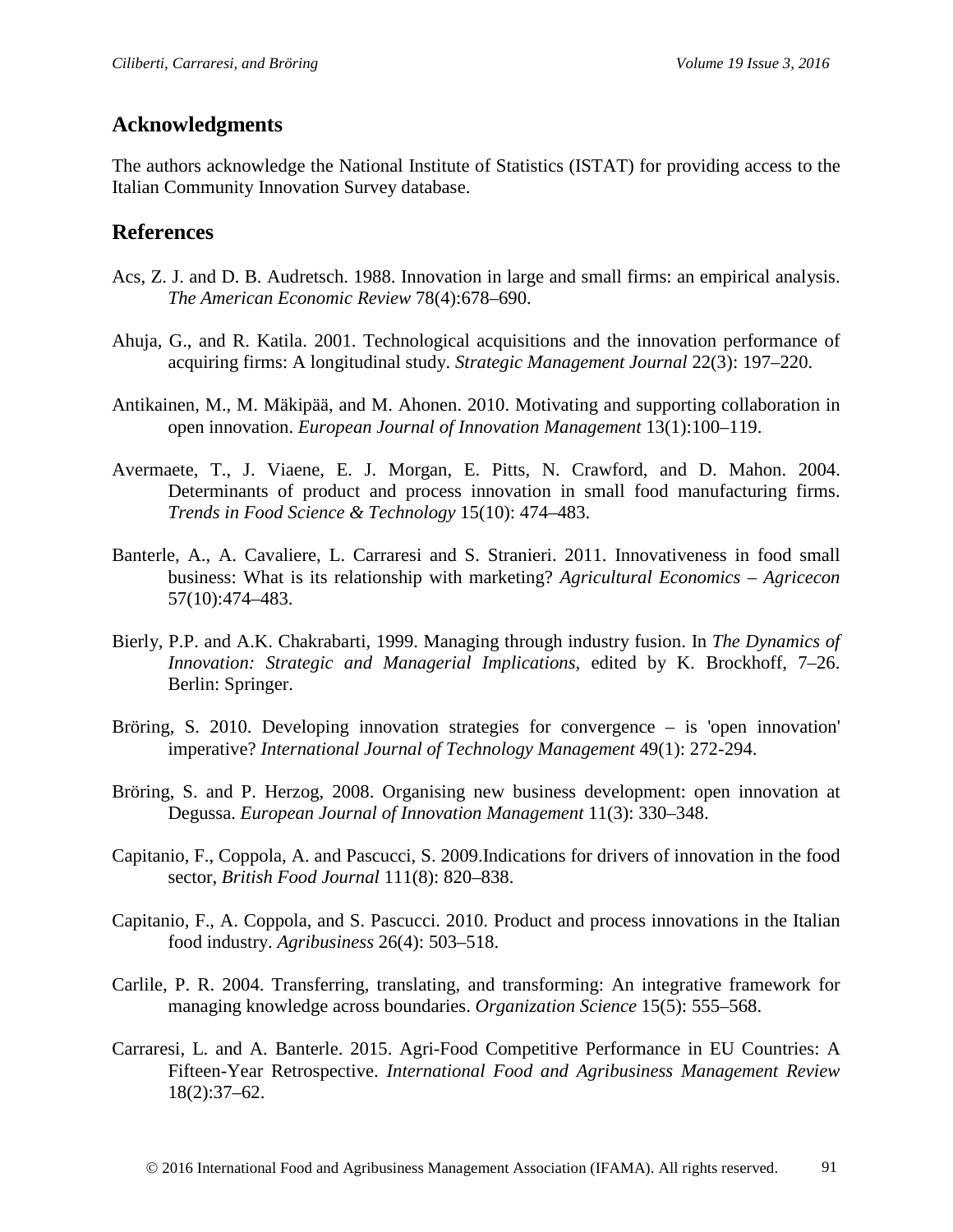- Chesbrough, H. 2003. The logic of open innovation: managing intellectual property. *California Management Review* 45(3):33–58.
- Chesbrough, H. 2006. Open innovation: a new paradigm for understanding industrial innovation. In *Open Innovation: Researching a New Paradigm,* edited by H. Chesbrough, W. Vanhaverbeke, and J. West. 1–12. New York: Oxford University Press,
- Ciliberti, S., L. Carraresi, and S. Bröring. 2016. Drivers of innovation in Italy: food versus pharmaceutical industry. *British Food Journal* 118(6):1292–1316.
- Cohen, W.M. and D.A. Levinthal. 1990. Absorptive capacity: a new perspective on learning and innovation. *Administrative Science Quarterly* 35(1): 128–152.
- Costa, A.I.A., M. Greco, M. Grimaldi, and L. Cricelli. 2015. Open innovation in the European Food & Drink Industry: a CIS-based empirical study. Paper presented at the  $44<sup>th</sup>$  annual conference of the European Marketing Academy (EMAC) Leuven, Belgium. 27-May. KU Publication: 1–7.
- Dahlander, L. and D. M. Gann. 2010. How open is innovation? *Research Policy* 39(6): 699–709.
- Das, T. K., and B. S. Teng, 1998. Resource and Risk Management in the Strategic Alliance Making Process. *Journal of Management* 24(1): 21–42.
- Dingler, A., and E. Enkel. 2016. Socialization and innovation: Insights from collaboration across industry boundaries. *Technological Forecasting and Social Change* 109 (August): 50-60.
- Di Stefano, G., A. Gambardella, and G. Verona. 2012. Technology push and demand pull perspectives in innovation studies: current findings and future research directions. *Research Policy* 41(8): 1283–1295.
- Doran, J. 2012. Are differing forms of innovation complements or substitutes? *European Journal of Innovation Management* 15(3):351–371.
- Dries, L., S. Pascucci, A. Torok, and J. Toth. 2014. Keeping your secrets public? Open versus closed innovation processes in the Hungarian wine sector. *International Food and Agribusiness Management Review* 17(1): 147–162.
- Dyer, J. H. and H. Singh. 1998. The relational view: Cooperative strategy and sources of interorganizational competitive advantage. *Academy of Management Review* 23(4): 660– 679.
- Eckhardt, J.T. and S.A. Shane. 2003. Opportunities and Entrepreneurship. *Journal of Management* 29(3): 333–349.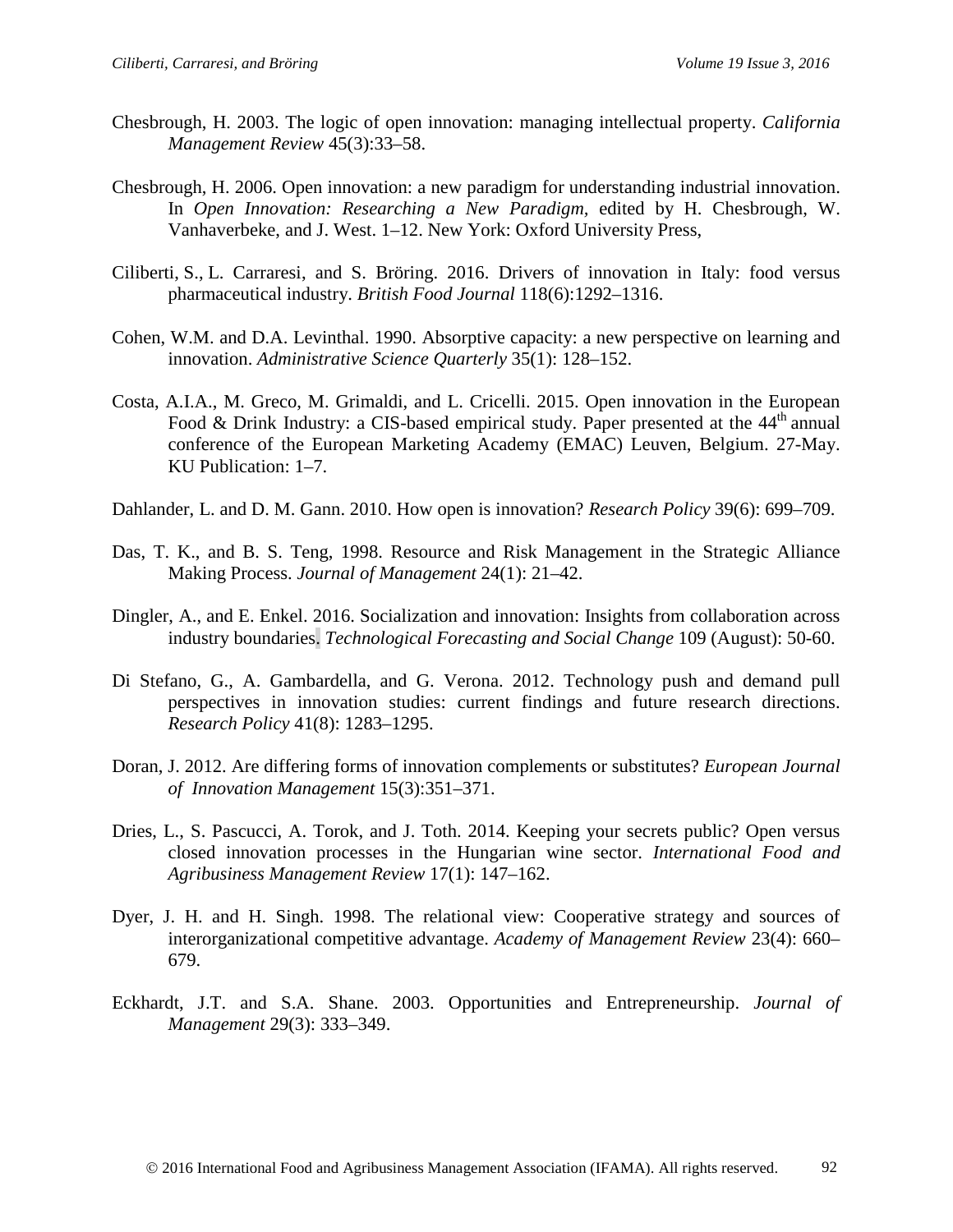- Enkel, E. and K. Bader, 2015. Why do experts contribute in cross-industry innovation? A structural model of motivational factors, intention and behavior. *R&D Management* 46(S1): 207–226.
- Enkel, E. and O. Gassmann. 2010. Creative imitations: exploring the case of cross-industry innovation. *R&D Management* 40(3): 256–270.
- Enkel, E. and S. Heil. 2014. Preparing for distant collaboration: antecedents to potential absorptive capacity in cross-industry innovation. *Technovation* 34(4):242–260.
- European Commission 2009. Report on the Competitiveness of the European Agro-food Industry. [http://ec.europa.eu/enterprise/sectors/food/competitiveness/high-level](http://ec.europa.eu/enterprise/sectors/food/competitiveness/high-level-group/index_en.htm#h2-1)[group/index\\_en.htm#h2-1.](http://ec.europa.eu/enterprise/sectors/food/competitiveness/high-level-group/index_en.htm#h2-1)
- FoodDrinkEurope 2015. Data and trends: European food and drink industry 2014–2015: [http://www.fooddrinkeurope.eu/uploads/publications\\_documents/Data\\_and\\_Trends\\_2014](http://www.fooddrinkeurope.eu/uploads/publications_documents/Data_and_Trends_2014-20152.pdf) [-20152.pdf](http://www.fooddrinkeurope.eu/uploads/publications_documents/Data_and_Trends_2014-20152.pdf)
- Freeman, C. and Soete, L. 1997. *The Economics of Industrial Innovation*. Cambridge, MA: MIT Press Books.
- Fukugawa, N. 2006. Determining factors in innovation of small firm networks: a case of cross industry groups in Japan. *Small Business Economics* 27(2-3): 181–193.
- Gassmann, O. and Zeschy, M. 2008. Opening up the solution space: the role of analogical thinking for breakthrough product innovation. *Creativity and Innovation Management* 17(2): 97-106.
- Golembiewski, B., N. Sick, and S. Bröring. 2015. The emerging research landscape on bioeconomy: what has been done so far and what is essential from a technology and innovation management perspective? *Innovative Food Science and Emerging Technologies* 29: 308–317.
- Granieri, M. and A. Renda. 2012. *Innovation Law and Policy in the European Union.Towards Horizon 2020*. Springer-Verlag, Italy.
- Greene, W. H. 2012. *Econometric Analysis*. 7th ed. Upper Saddle River, NJ: Prentice Hall.
- Hamilton, W. F. 1985. Corporate strategies for managing emerging technologies. *Technology in Society* 7(2): 197–212.
- Harrison, J.S., M.A. Hitt, R. E. Hoskisson, and R. D. Ireland. 2001. Resource complementarity in business combinations: extending the logic to organizational alliances. *Journal of Management* 27(6): 679–690.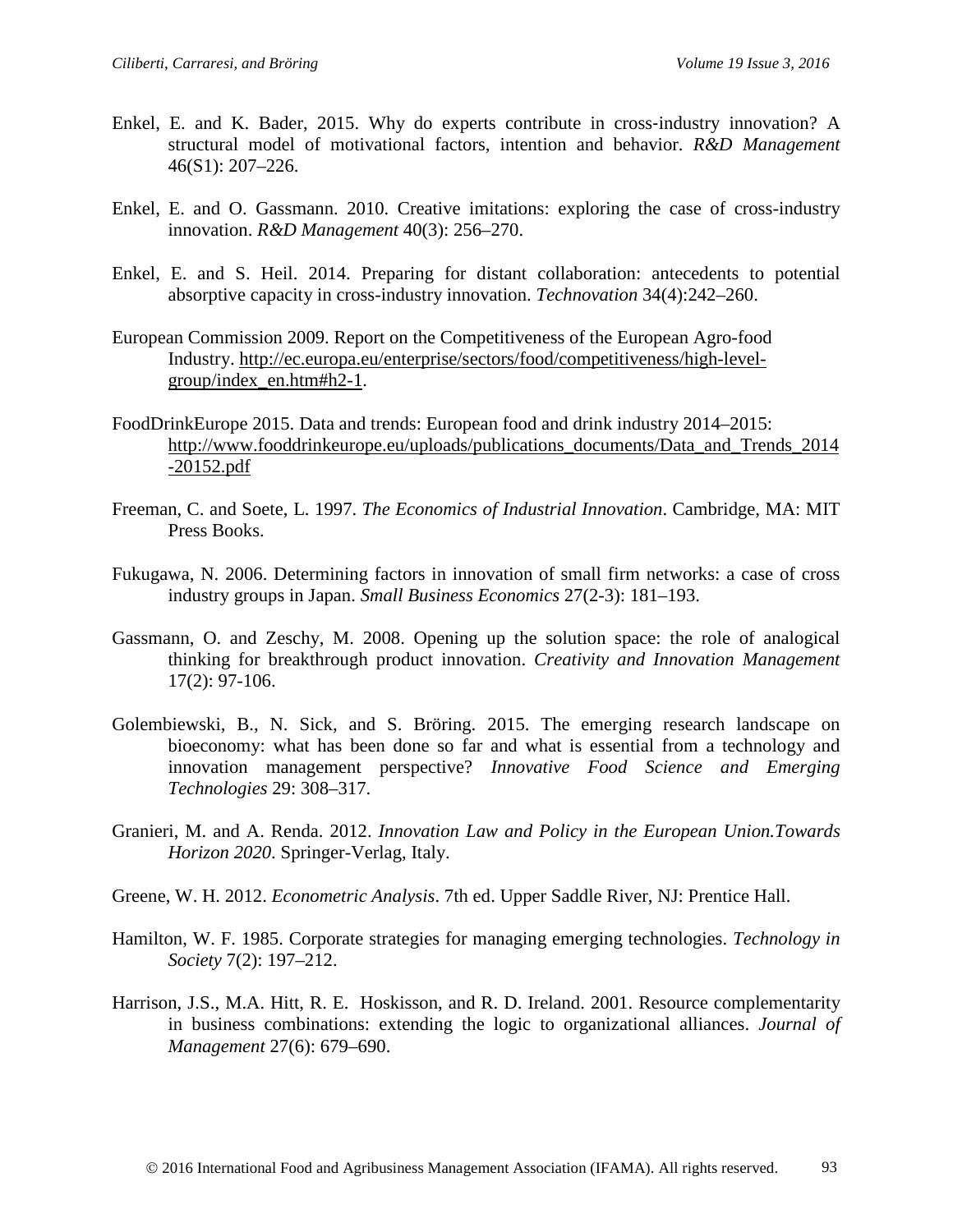- Haspeslagh, P. C., and D. B. Jemison. 1991. *Managing acquisitions: creating value through corporate renewal (Vol. 416)*. New York: Free Press.
- ISTAT 2011. Censimento dell'Industria e dei Servizi. [General census of industry and services] [http://www.istat.it/it/censimento-industria-e-servizi.](http://www.istat.it/it/censimento-industria-e-servizi) [Accessed on 04.02.2016]
- Katila, R. 2002. New product search over time: past ideas in their prime? *Academy of Management Journal* 45(5): 995–1010.
- King, D.R., J.G. Covin, and W. H. Hegarty. 2003. Complementary resources and the exploitation of technological innovations. *Journal of Management* 29(4): 589–606.
- Klevorick, A. K., R. C. Levin, R. R. Nelson, and S. G. Winter, 1995. On the sources and significance of interindustry differences in technological opportunities. *Research Policy* 24(2): 185–205.
- Kogut, B. and U. Zander. 1992. Knowledge of the firm, combinative capabilities, and the replication of technology. *Organization Science* 3(3): 383-397.
- Köhler, C., Sofka, W. and Grimpe, C. 2012, Selective search, sectoral patterns, and the impact on product innovation performance. *Research Policy* 41: 1344-1356.
- Lee, A. H., Wang, W. M. and Lin, T. Y. 2010. An evaluation framework for technology transfer of new equipment in high technology industry. *Technological Forecasting and Social Change* 77(1): 135-150.
- Lefebvre, V. M., H. De Steur, X. and Gellynck. 2015. External sources for innovation in food SMEs. *British Food Journal* 117(1): 412–430.

Leonard-Barton, D. 1995. *Wellspring of Knowledge*. Harvard Business School Press, Boston.

- Lew, Y.K., and R. R. Sinkovics. 2013. Crossing borders and industry sectors: behavioral governance in strategic alliances and product innovation for competitive advantage. *Long Range Planning* 46(1): 13–38.
- Malerba, F. 2002. Sectoral Systems of Innovation and Production. *Research Policy* 31(2): 247– 264.
- Malerba, F. 2004. *Sectoral Systems of Innovation: Concepts, Issues and Analyses of Six Major Sectors in Europe.* Cambridge University Press.
- Menrad, K. 2004. Innovations in the food industry in Germany. *Research Policy* 33(4): 845-878.
- Mol, M. J., and J. Birkinshaw, 2009. The sources of management innovation: when firms introduce new management practices. *Journal of Business Research* 62(12): 1269–1280.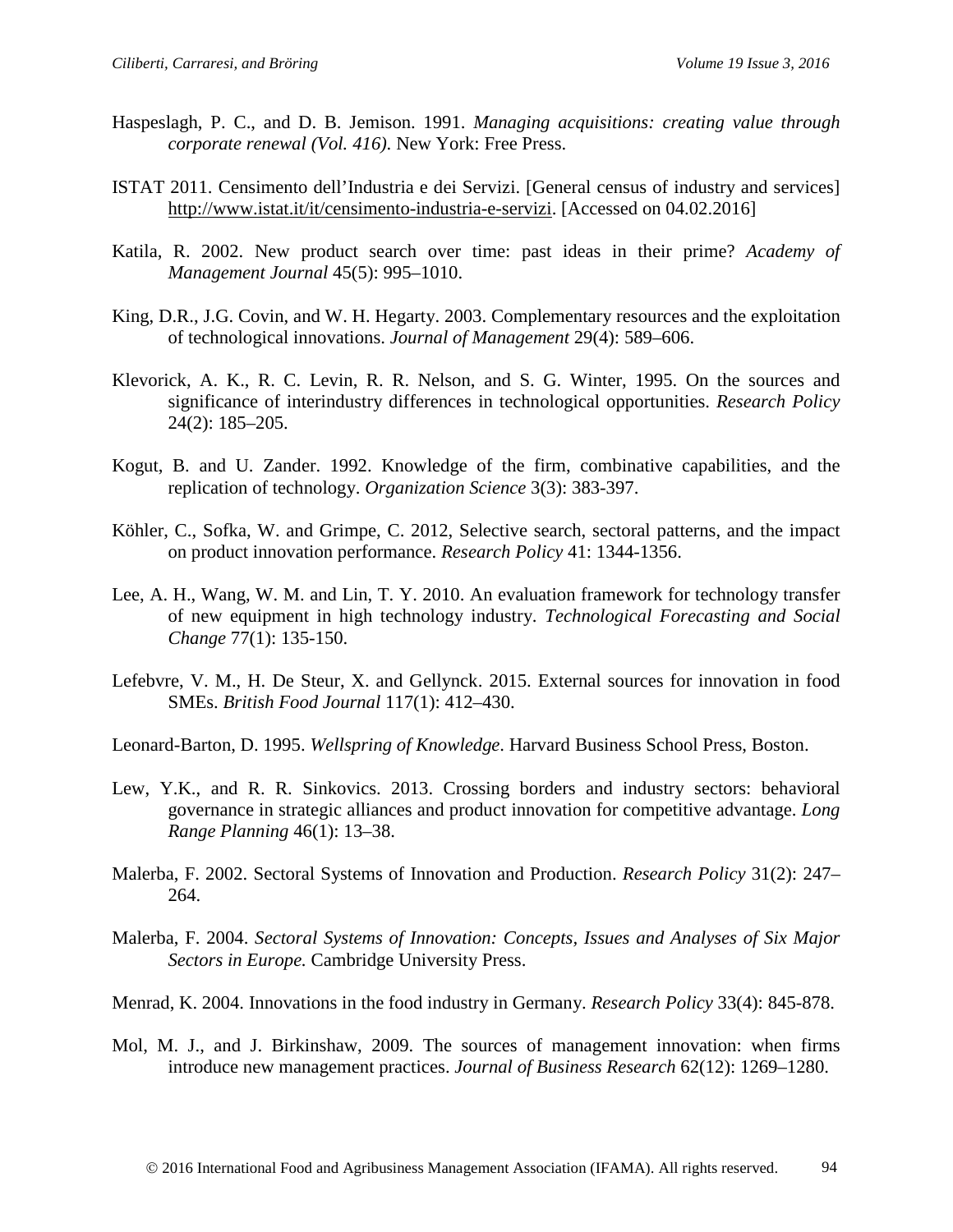- Murphy, C., R. Nettle, and M. Paine. 2013. The evolving extension environment: implications for dairy scientists. *Animal Production Science* 53(9): 917–923.
- Nieto, M.J. and Santamaria L. 2007. The importance of diverse collaborative networks for the novelty of product innovation. *Technovation* 27: 367-377.
- Nooteboom, B. 1999. *Interfirm Alliances: Analysis and Design*. Routledge, London.
- Nooteboom, B., W. Van Haverbeke, G. Duysters, V. Gilsing, and A. Van den Oord. 2007. Optimal cognitive distance and absorptive capacity. *Research Policy* 36(7): 1016–1034.
- Robertson, P.L. and P.R. Patel, 2007. New wine in old bottles: technological diffusion in developed economies. *Research Policy* 36(5): 708–721.
- Rosenkopf, L. and A. Nerkar. 2001. Beyond local Search: Boundary-Spanning, Exploration, and Impact in the Optical Disk Industry. *Strategic Management Journal* 22(4): 287–306.
- Ruben, R., M. Slingerland, and H. Nijhoff. 2006. Agro-food chains and networks for development – Issues, approaches and strategies. In *Agro-food chains and networks for development*, edited by R. Ruben, M. Slingerland, H. Nijhoff, 1–25. Springer: Netherland.
- Sagarra-Blasco A. and J.M. Arauzo-Carod, 2008. Sources of innovation and industry-university interaction: Evidence from Spanish firms. *Research Policy* 37(8): 1283–1295.
- Saguy, S. and V. Sirotinskaya, 2014. Challenges in exploiting open innovation's full potential in the food industry with a focus on small and medium enterprises (SMEs). *Trends in Food Science & Technology* 38 (14): 136–148.
- Schmidt, T., and C. Rammer. 2007. Non-technological and technological innovation: strange bedfellows? *ZEW-Centre for European Economic Research Discussion Paper* (07-052). http://ftp.zew.de/pub/zew-docs/dp/dp07052.pdf.
- Schumpeter, J. 1934. *The Theory of Economic Development*. Cambridge, MA: Harvard University Press.
- Stewart-Knox, B. and P. Mitchell, 2003. What separates the winners from the losers in new food product development? *Trends in Food Science & Technology* 14(1): 58-64.
- Tepic, M., F. Fortuin, R.G.M. Kemp, and O. Omta. 2014. Innovation capabilities in food and beverages and technology-based innovation projects. *British Food Journal* 116(2): 228– 250.
- Tether, B. S., and A. Tajar. 2008. Beyond industry–university links: Sourcing knowledge for innovation from consultants, private research organizations and the public science-base. *Research Policy* 37(6): 1079–1095.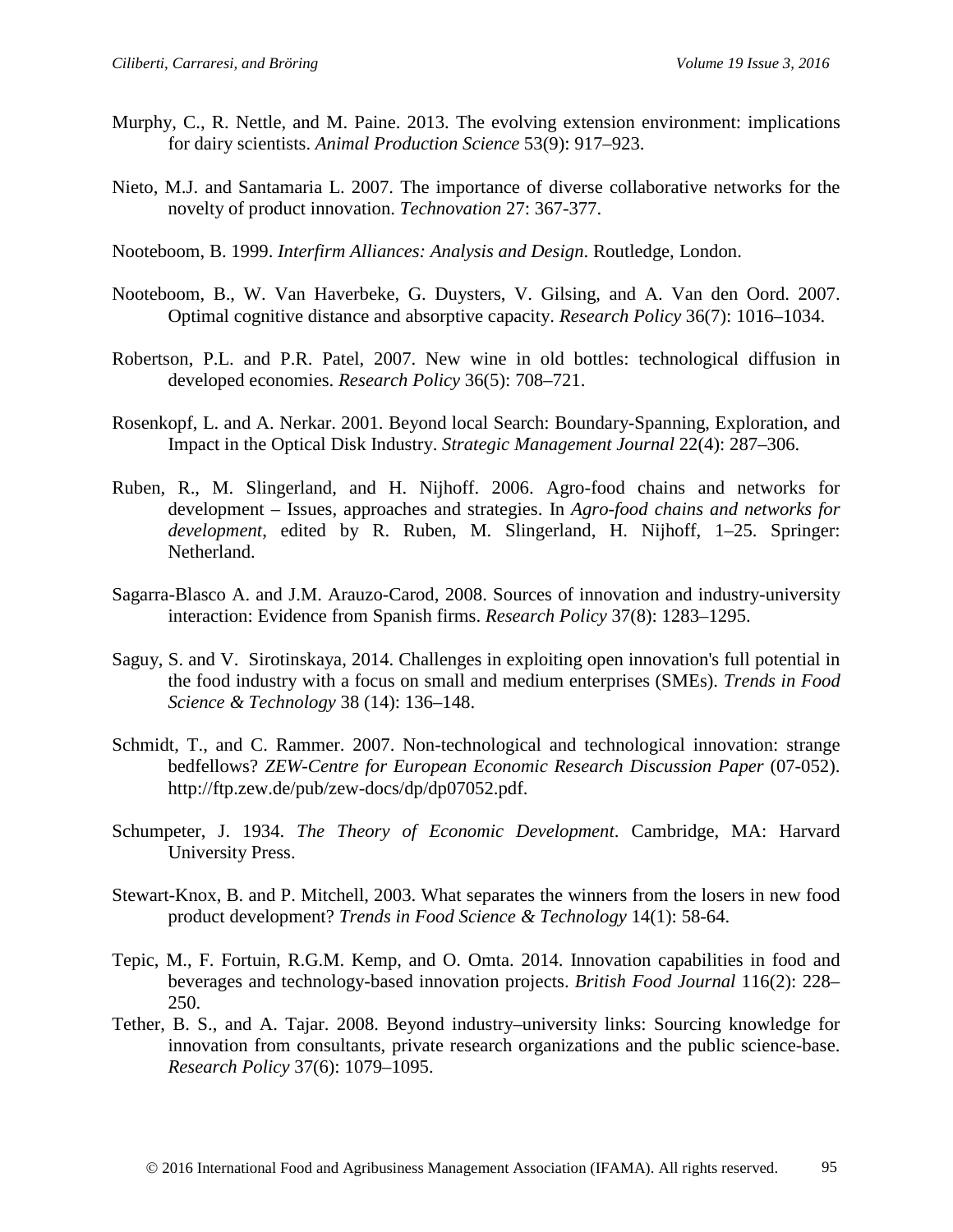- van de Vrande, V., J.P.J. de Jong, W. Vanhaverbeke, and M. de Rochemont. 2009. Open innovation in SMEs: trends, motives, and management challenges. *Technovation* 29(6– 7): 423–437.
- Veugelers, R. and B. Cassiman. 2005. R&D cooperation between firms and universities. Some empirical evidence from Belgian manufacturing. *International Journal of Industrial Organization* 23(5-6): 355–379.
- Wei, Y. and Wang, Q. 2011. Making sense of a market information system for superior performance: The roles of organizational responsiveness and innovation strategy. *Industrial Marketing Management* 40(2): 267–277.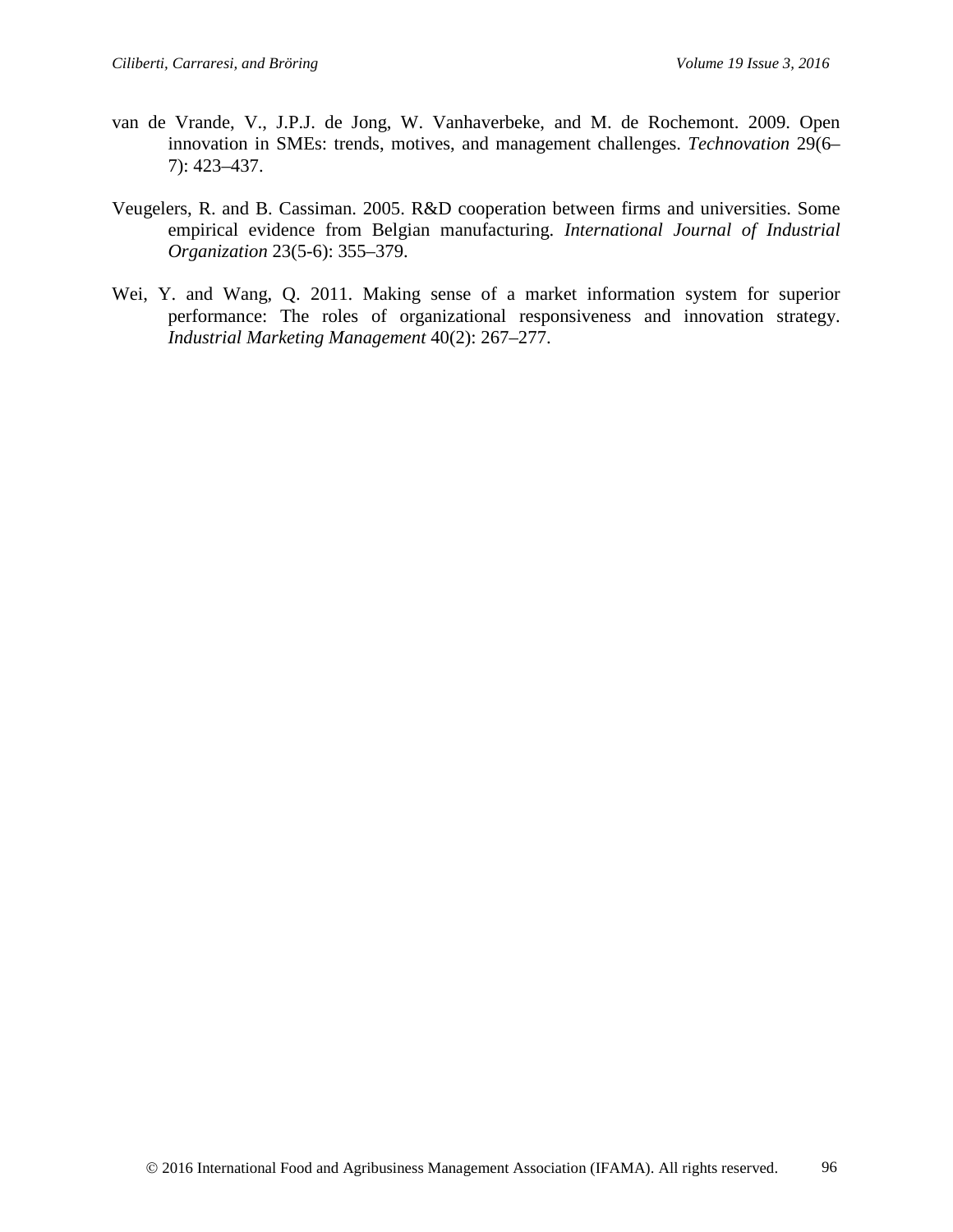# **Appendix**

| Table A1. Definition of variables according to CIS 2010 and CIS 12 Surveys Questionnaires |  |  |
|-------------------------------------------------------------------------------------------|--|--|
|-------------------------------------------------------------------------------------------|--|--|

| <b>Variable</b><br>(CIS code) * | <b>Question</b>                                                                                                                                                                                                                                                                                                                                                                                                                          |
|---------------------------------|------------------------------------------------------------------------------------------------------------------------------------------------------------------------------------------------------------------------------------------------------------------------------------------------------------------------------------------------------------------------------------------------------------------------------------------|
| <b>INPDGD</b>                   | During the three years 2008 (2010) to 2010 (2012), did your enterprise introduce new or<br>significantly improved goods?                                                                                                                                                                                                                                                                                                                 |
| <b>INPSPD</b>                   | During the three years 2008 (2010) to 2010 (2012), did your enterprise introduce new or<br>significantly improved methods of manufacturing or producing goods or services?                                                                                                                                                                                                                                                               |
| <b>RRDEX</b>                    | During the three years 2008 (2010) to 2010 (2012), did your enterprise engage in<br>external R&D (creative work performed by other enterprises (including other enterprises<br>or subsidiaries within your group) or by public or private research organizations and<br>purchased by your enterprise)?                                                                                                                                   |
| <b>RMAC</b>                     | During the three years 2008 (2010) to 2010 (2012), did your enterprise engage in<br>acquisition of advanced machinery, equipment or software to produce new or<br>significantly improved products and processes?                                                                                                                                                                                                                         |
| $\bf CO$                        | During the three years 2008 (2010) to 2010 (2012), did your enterprise co-operate on any<br>of your innovation activities with other enterprises or institutions? (e.g. innovation co-<br>operation is active participation with other enterprises or non-commercial institutions on<br>innovation activities. Both partners do not need to commercially benefit. Exclude pure<br>contracting out of work with no active co-operation.). |
| <b>ROEK</b>                     | During the three years 2008 (2010) to 2010 (2012), did your enterprise engage in<br>acquisition of other external knowledge (e.g. purchase or license patents and non-<br>patented inventions, know-how, and other types of knowledge from other enterprises or<br>organizations for the development of new or significantly improved products and<br>processes)?                                                                        |
| <b>ORGEXR</b>                   | During the three years 2008 (2010) to 2010 (2012), did your enterprise introduce new<br>methods of organising external relations with other firms or public institutions (i.e. first<br>use of alliances, partnerships, outsourcing or sub-contracting, etc.)?                                                                                                                                                                           |
| <b>SSUP</b>                     | During the three years 2008 (2010) to 2010 (2012), how important to your enterprise's<br>innovation activities were information sources from suppliers of equipment, materials,<br>components, or software?                                                                                                                                                                                                                              |
| <b>SCOM</b>                     | During the three years 2008 (2010) to 2010 (2012), how important to your enterprise's<br>innovation activities were information sources from competitors or other enterprises in<br>your sector?                                                                                                                                                                                                                                         |
| <b>SINS</b>                     | During the three years 2008 (2010) to 2010 (2012), how important to your enterprise's<br>innovation activities were information sources from consultants, commercial labs, or<br>private R&D institutes?                                                                                                                                                                                                                                 |

**Note.** (\*) The variable CIS12 is a control variable not included in the CIS questionnaires.